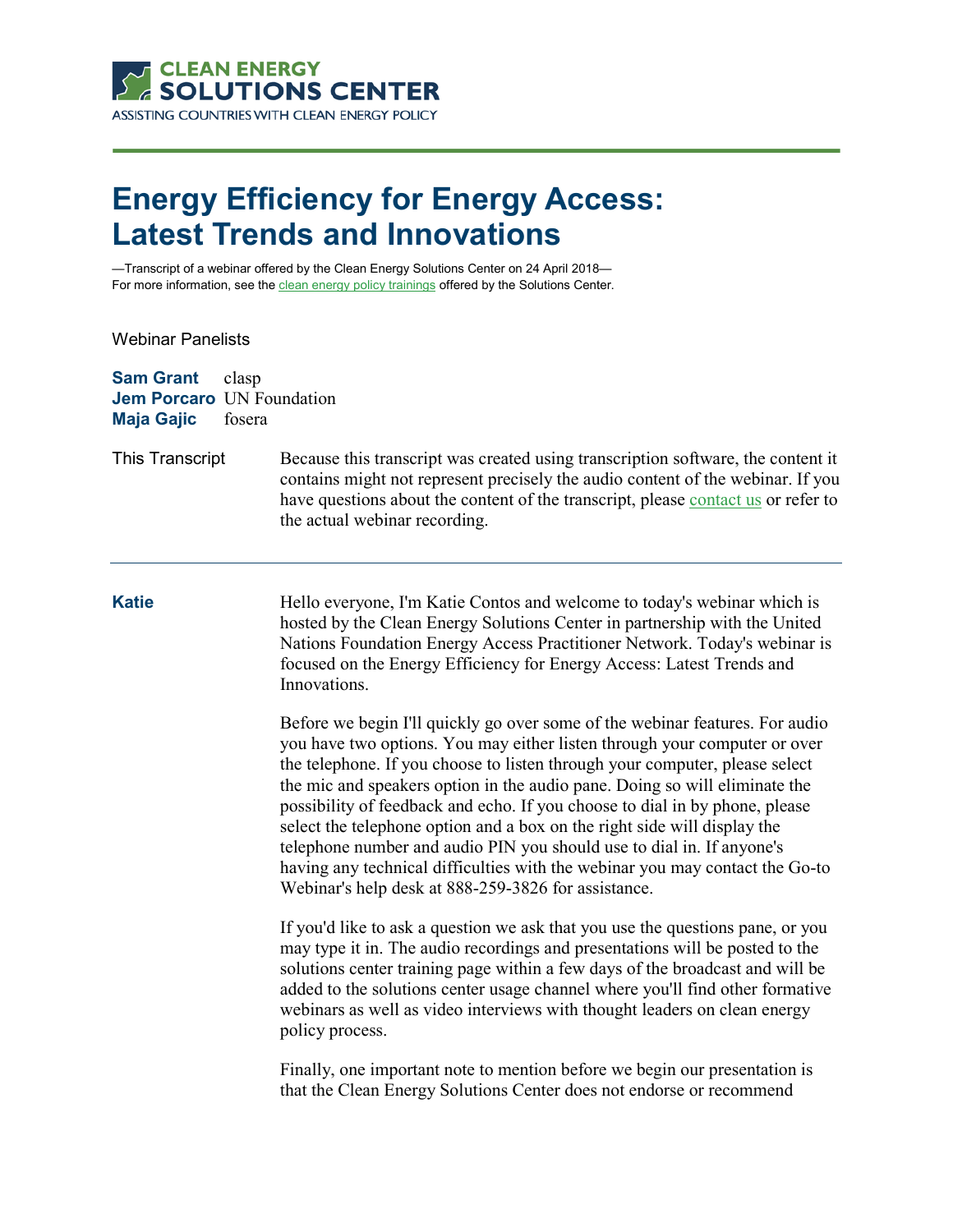specific products or services. Information provided in this webinar is featured in the solutions center resource library as one of many best practice resources reviewed and selected by technical experts.

Today's webinar agenda is centered around the presentations from our guest panelists Sam Grant and Maja Gajic, who have joined us to discuss the latest trends in innovations and appliance efficiency and their role in increasing access to clean, reliable and low-cost energy. Before we jump into the presentations I'll provide a quick overview of the Clean Energy Solutions Center, and Jem Porcaro from the United Nations Foundation will provide a quick overview of the Energy Access Practitioner Network.

Then following the panelists' presentation we'll have a question and answer session where the panelist will address questions submitted by the audience. At the end of the webinar you'll be automatically prompted to fill out a brief survey as well. So, thank you in advance for taking a moment to respond.

The Solutions Center was launched in 2011 under the Clean Energy Ministerial. The Clean Energy Ministerial is a high-level global forum to promote policies and programs that advance clean energy technology, to share lessons learned and best practices and to encourage the transition to a global clean energy economy. Twenty-four countries in the European Commissions are members contributing 90 per cent of clean energy investment and responsibility for 75 per cent of global greenhouse gas emissions.

This webinar is provided by the Clean Energy Solutions Center, which focuses on helping the government policy makers design and adopt policies and programs to support the deployment of clean energy technologies. This is accomplished with the support and crafting and implementing policies relating to energy access, no-cost expert policy assistance and peer-to-peer learning and training tools such as this webinar.

The Clean Energy Solutions Center is co-sponsored by the governments of Australia, Sweden and the United States with in-kind support of the government of Chile. The Solutions Center provides us several clean energy policy programs and services including a team of over 60 experts that can provide remote and in-person technical assistance to government and government-supported institutions, no-cost virtual webinar training on a variety of clean energy topics, partnership-building with development agencies and regional and global organizations to deliver support and an online library containing over 5,500 clean energy policy-related publications, tools and videos and other resources. Our primary audience is made up of energy policy makers, analysts from the government and technical organizations in all countries, but we also strive to engage with private sectors, NGOs and civil society.

The Solutions Center is an international initiative that works with more than 35 international partners across a suite of different programs. Several of the partners are listed above, including research organizations like IRENA and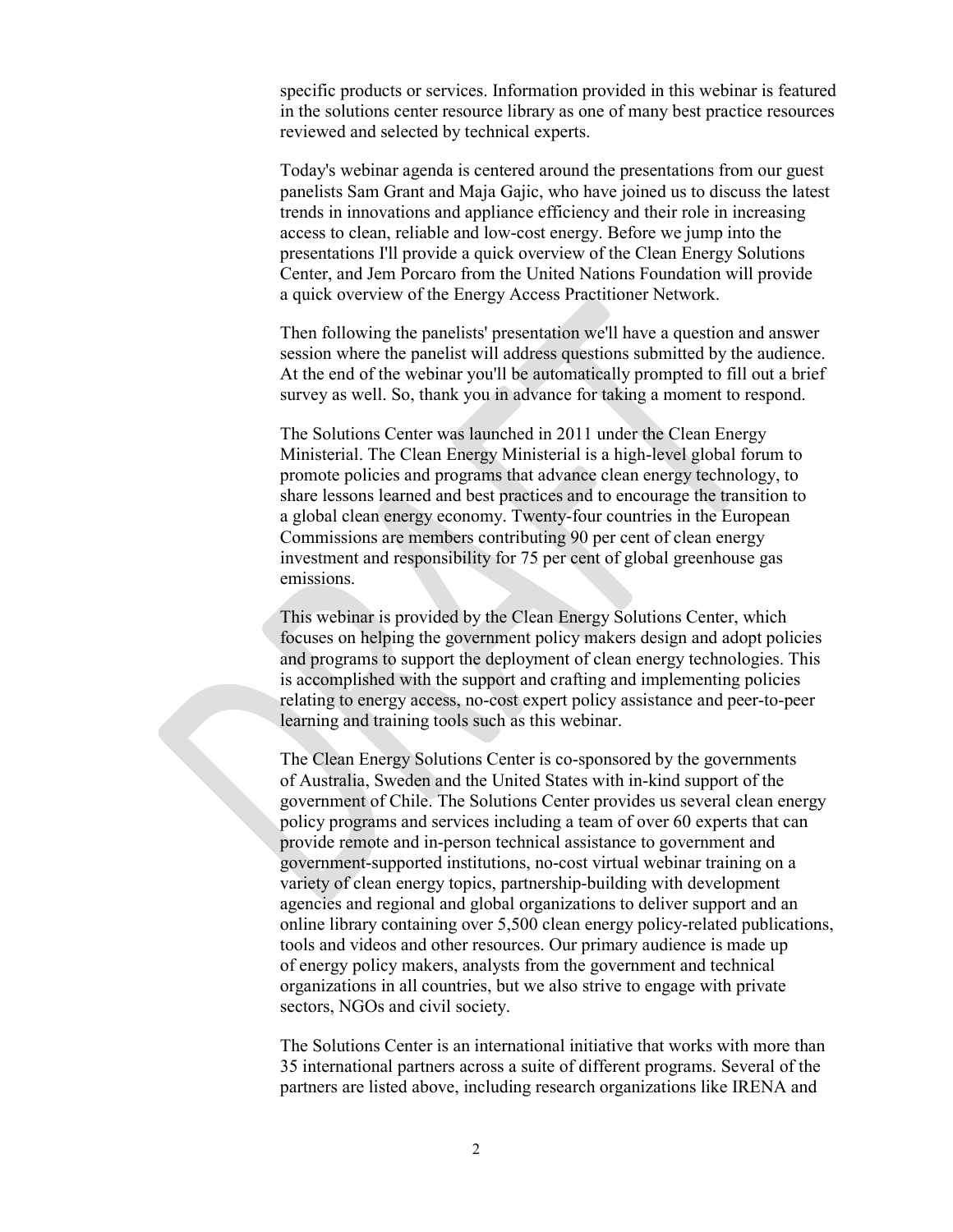IEA and programs like SEforALL and regional focus entities such as ECOWAS, the Center for Renewable Energy and Energy Efficiency.

|       | A marquis feature that the Solutions Center provides is no-cost energy policy<br>assistance known as Ask an Expert. The Ask an Expert service matches<br>policy makers with more than 60 global experts such as authoritative leaders<br>on specific clean energy finance and policy topics. For example, in the area<br>of appliances and equipment we are very pleased to have Christine Egan,<br>executive director of CLASP serving as one of our experts. If you have a need<br>for policy assistance in appliances and equipment, or any other clean energy<br>sector we encourage you to use this valuable service. Again, this assistance is<br>provided free of charge. If you have a question for our experts, please submit<br>it through our simple online format: cleanenergysolutions.org/expert. We also<br>invite you to spread the word about this service to those in your networks and<br>organizations. |
|-------|-----------------------------------------------------------------------------------------------------------------------------------------------------------------------------------------------------------------------------------------------------------------------------------------------------------------------------------------------------------------------------------------------------------------------------------------------------------------------------------------------------------------------------------------------------------------------------------------------------------------------------------------------------------------------------------------------------------------------------------------------------------------------------------------------------------------------------------------------------------------------------------------------------------------------------|
|       | Today's webinar is co-moderated by Jem Porcaro, who's a senior director for<br>Energy Access at United Nations Foundation.                                                                                                                                                                                                                                                                                                                                                                                                                                                                                                                                                                                                                                                                                                                                                                                                  |
|       | Now I'd like to provide brief introductions for today's panelists. First up is<br>Sam Grant. He joined CLASP as the Africa Regional Lead last April with ten<br>years' experience working in energy access. He lived and worked in Papua<br>New Guinea, Mongolia, Ethiopia, Uganda and Kenya. Sam previously held<br>leadership roles at the Equality Group Foundation and Micro Energy Credit.                                                                                                                                                                                                                                                                                                                                                                                                                                                                                                                             |
|       | And our final speaker today is Maja Gajic, who has joined us—who has just<br>been awarded her PhD in engineering on the topic of designing hybrid solar<br>collector. She will be soon traveling to Liberia to work on the Light Up<br>Liberia project, working for Fosera.                                                                                                                                                                                                                                                                                                                                                                                                                                                                                                                                                                                                                                                 |
|       | And with those brief introductions I'd like to welcome Jem to the webinar.                                                                                                                                                                                                                                                                                                                                                                                                                                                                                                                                                                                                                                                                                                                                                                                                                                                  |
| Jem   | Thanks, Katie. I'm going to just try to show my slides; I just have a few.<br>Can you see my slides?                                                                                                                                                                                                                                                                                                                                                                                                                                                                                                                                                                                                                                                                                                                                                                                                                        |
| Katie | Yes, they look great.                                                                                                                                                                                                                                                                                                                                                                                                                                                                                                                                                                                                                                                                                                                                                                                                                                                                                                       |
| Jem   | Great. Thanks Katie, and thanks to everyone for participating today,<br>especially Sam and Maja. Really looking forward to this webinar on energy<br>efficiency for energy access. I hope most of you are familiar with the<br>Practitioner Network but if not, the network is an initiative of the UN<br>Foundation that was established roughly seven years ago as our contribution<br>to Sustainable Energy for All. Our overarching aim is really to support the<br>development of market-led decentralized energy access solutions and<br>businesses. And so, in many ways we are kind of the field-the network as<br>a field-building initiative.                                                                                                                                                                                                                                                                     |
|       | We kind of carry out our mission by helping unify the sector by accelerating<br>learning amongst stakeholders within the sector and by trying to elevate the<br>distributed energy access sector within international development agenda.                                                                                                                                                                                                                                                                                                                                                                                                                                                                                                                                                                                                                                                                                   |

3

We have a number of schools that are doing that. Amongst them are creating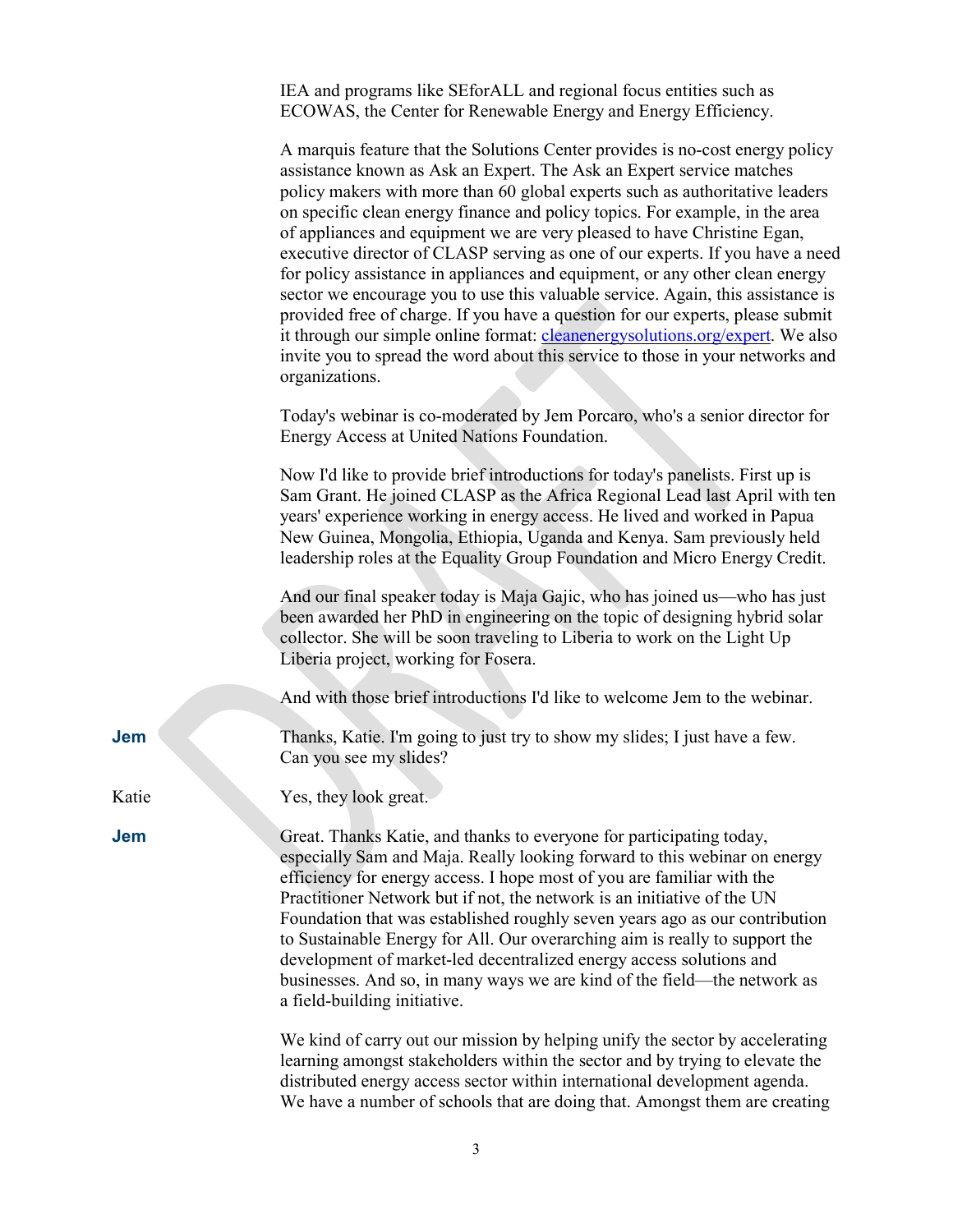market intelligence through surveys and contributing to other research, convening the sector, sharing knowledge through webinars like this one, communicating news through newsletters, our website and through promoting the sector.

We started off with about 20 members in our network about seven years ago; we have now about 2,500, representing roughly 1,400 organizations working in almost 200 countries around the world. The network is predominantly comprised of SMEs and NGOs and corporations, but we also have a good mix of development partners, CSOs, academia, government and investors.

So, today's webinar is more specifically focused on looking at the latest trends and innovations in appliance efficiency and their role in increasing access to modern energy services. For that I'm really excited and lucky to have Sam and Maja with us. This is the fourth webinar in a series of webinars looking at kind of best practices more broadly. And as usual you can always follow us on social media.

Before I pass things off to Sam let me just tee things up by saying how important we think energy efficiency and super-efficient appliances are to expanding energy access, especially to higher tiers of access. I think as we all know, the global market for clean energy technologies, including solar *[audio static* and solar home systems have grown significantly over the past few years, but it's important not to forget that these markets have largely provided basic levels of energy access, typically power to charge a mobile phone, maybe a few lights, and while the growth of this market is a huge achievement in itself and kind of as a critical first step to get on the energy access ladder, achieving greater socioeconomic benefits really will require the provision of higher levels of energy services to off-grid consumers.

This is where off-grid appliances are really important, as appliances are really what help bridge or convert energy supply into energy services. After all, no one really cares about electrons themselves; they really care about the energy services like lighting, entertainment, information, communication. However, a major challenge in delivering these higher levels of access is the fact that traditional appliances and end use technologies consume too much power to be cost-effectively bundled or supported by available off-grid energy technologies.

The good news is, which hopefully we're going to hear quite a bit about from Sam and Maja is that there's kind of a new class of energy efficient appliances coming online that are becoming more available in off-grid applications. So, that's really the crux of this webinar to kind of dive into what are those new class of technologies, what are some of the latest innovations and trends to look out for. And so—sorry, I meant to press my button there.

With that I think I'm going to hand it over to Sam to take it over. Sam? All yours.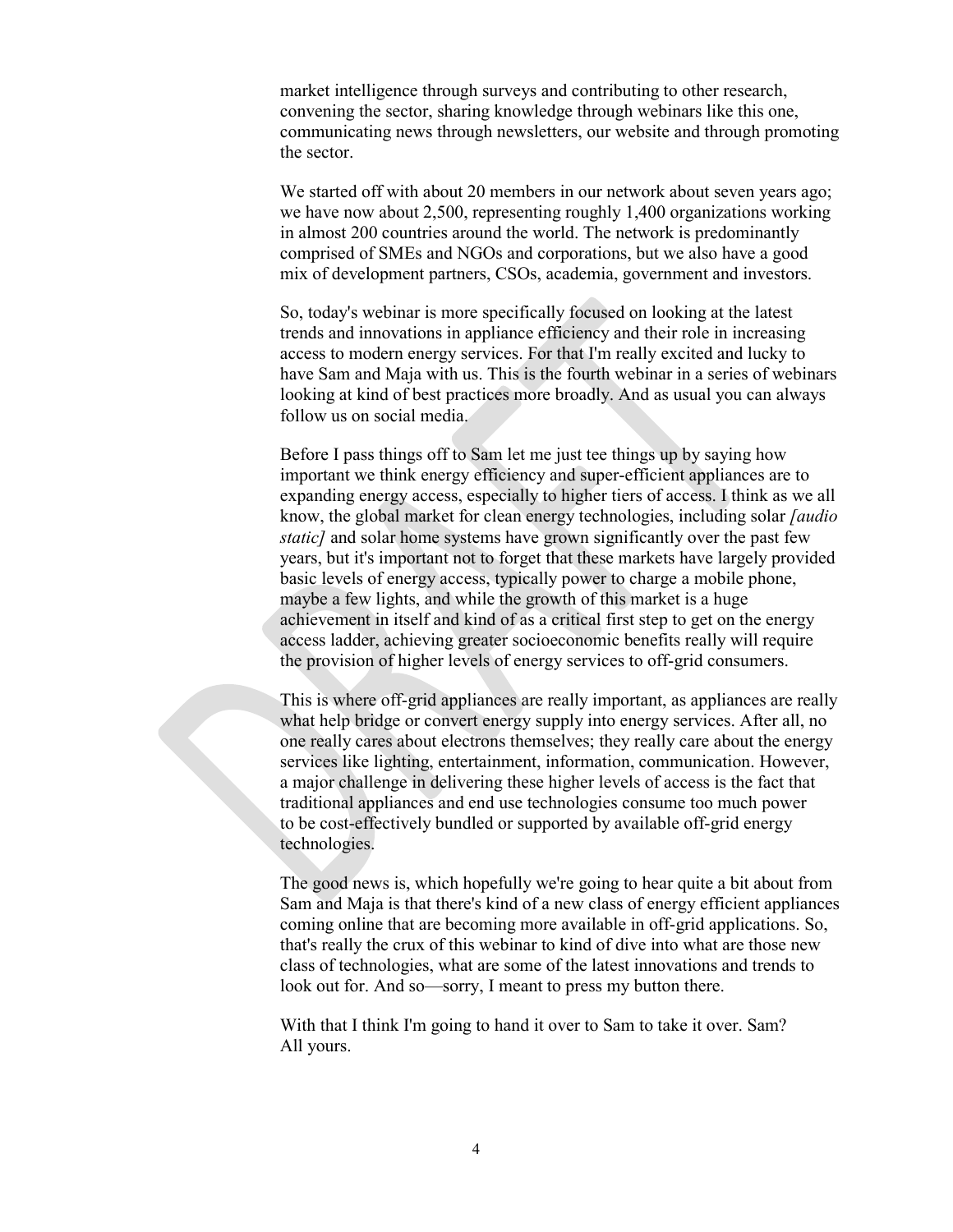**Sam** Thanks Jim. Thanks for that introduction. Hello everyone. I've got a lot of slides, a lot of information. And so, I'm just going to jump into it. If you could engage in assisting me with moving the slides …? Thanks, Katie.

> Yeah, off-grid appliances, as Jem mentioned are kind of the *[audio static]* link between energy \_\_\_\_\_, energy \_\_\_\_\_, \_\_\_\_\_ everyone wants electrons, they want light, refrigeration, entertainment, water pumping. A good off-grid or grid appliance is designed with consumers in mind, kind of suitable for use with a solar home system or a mini grid. And it's designed with thinking not just about energy efficiency but also quality and reliability. It's so important for energy efficient appliances to be affordable, easy to operate and easy to maintain.

Many times, these different attributes are tradeoffs—and we'll jump into some of those tradeoffs a little bit more *[audio static]* later on in the presentation. So, energy services are evolving for the off-grid sector. Next slide please.

There's growing demand. This is from a 2016 Global LEAP market research study that has found that household currently over \$600 million on . Many of these products are not efficient, inappropriate. I think *[audio static]* much higher quality appliances. *[Audio static]* close to \$4 billion But *[audio static]* products will require innovation, market development and significant scale-up by new and existing suppliers. Next slide please.

So, energy efficient *[audio static]* appliances are important. They reduce the overall cost of the total system. Here in this slide we see a 2015 analysis from Humboldt State and Berkeley National Laboratory. This study found that the upfront cost of the typical off-grid energy system can be reduced by as much as 50 per cent *[audio static]* super-efficient appliance if solar PV and batteries are used, while delivering equivalent or even greater energy services. Efficient appliances can rapidly reduce the solar and PV, fundamentally changing the life cycle costs and the *[audio static]* consumer space *[audio static]* the savings from avoided energy supply *[audio static]* more than make up *[audio static]*.

Efficiency designs are just as important as *[audio static]* systems, where supply is constrained and consumers have the same expectation for quality and appropriate design. Many of the people I speak with here in Nairobi who are on a prepaid meter, for instance, they have a very tight budget for how much they spend and put on that meter each month, and they know exactly how many times they can iron their kids' clothes or turn on the water kettle. So, energy efficiency is really important for both sectors. Next slide please.

That previous slide was a little bit older information and many of you know that the decrease in system cost has been driven largely by a reduction in PV prices and even more recently in battery sources prices. So, here's more recent information.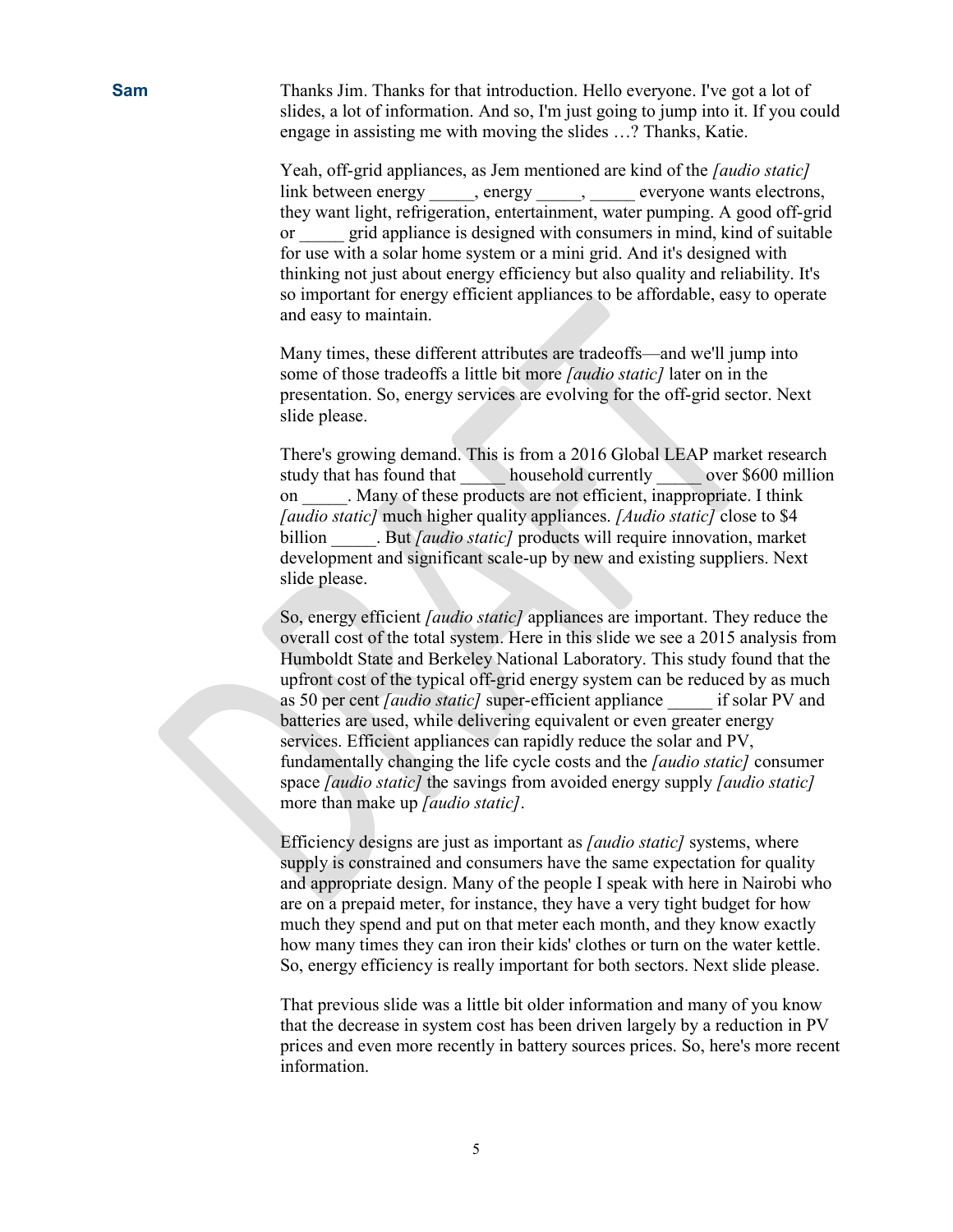The market is moving quickly, and based on performance is improving, which is encouraging. So, we refreshed the previous slide's analysis with just two years later and found that in 2016 a small solar home system appliance package using conventional appliances as opposed to a solar home system that was using the most super-efficient appliances that we've tested and found on the market we found about a 20 per cent cost reduction or benefit. So, 20 per cent is significant, but we think there's a lot more work to be done and we think that there's opportunities even greater with additional appliance efficiency improvements. Next slide please.

So, over the past few years a variety of off-grid market stakeholders would occasionally ask a set class if they thought refrigeration could ever be viable for small-scale or off-grid energy systems. And I think based on the previous slides and your knowledge of the market you can agree that not only is offgrid refrigeration potentially viable, but it could potentially play a crucial role in the future of the off-grid market if we build refrigeration to match the system sizing that can be foreseeably afforded by the majority of off-grid customers.

So, in order to understand kind of the potential impact of the refrigerator on an off-grid energy system \_\_\_\_\_ in the slide we've added a refrigerator to the set of appliance that we used for the modeling earlier. The green icon shows the amount of PV and battery capacity needed to run an off-grid appropriate refrigerator as part of a load that also included four LED lights, radio, phone charger, a fan and TV. The orange icons show the amount of PV and battery capacity needed to run an average conventional on-grid refrigerator product with the same load and the same bundle of other appliances.

The results are pretty stunning. As you can see pretty clearly the off-grid appropriate refrigerator can be run with an 80-watt peak PV array and a 35

power battery, both of which are well within the range of many of the leading solar home system companies than the systems that are commonly available on the market today. However, you would need almost nine times the amount of PV and battery, and almost eight times the amount of battery capacity if you were to use kind of conventional refrigerator that's sold for the on-grid market.

So, the cost of the system size would be a non-starter for most off-grid customers if they were to use a conventional refrigerator, just would never be possible, and one of the primary reasons why the Kenyan market less than one per cent of rural households own a refrigerator. It's just not within their reach. Next slide please.

So, there are many barriers in kind of the scale-up and development of appropriately-designed off-grid appliances in the off-grid appliance market. Product design and development—many off-grid solar companies struggle to identify or develop great appliances and appliance manufacturers are typically unaware of the off-grid market design needs. They're largely two separate communities that don't communicate with each other, so really a large information gap there.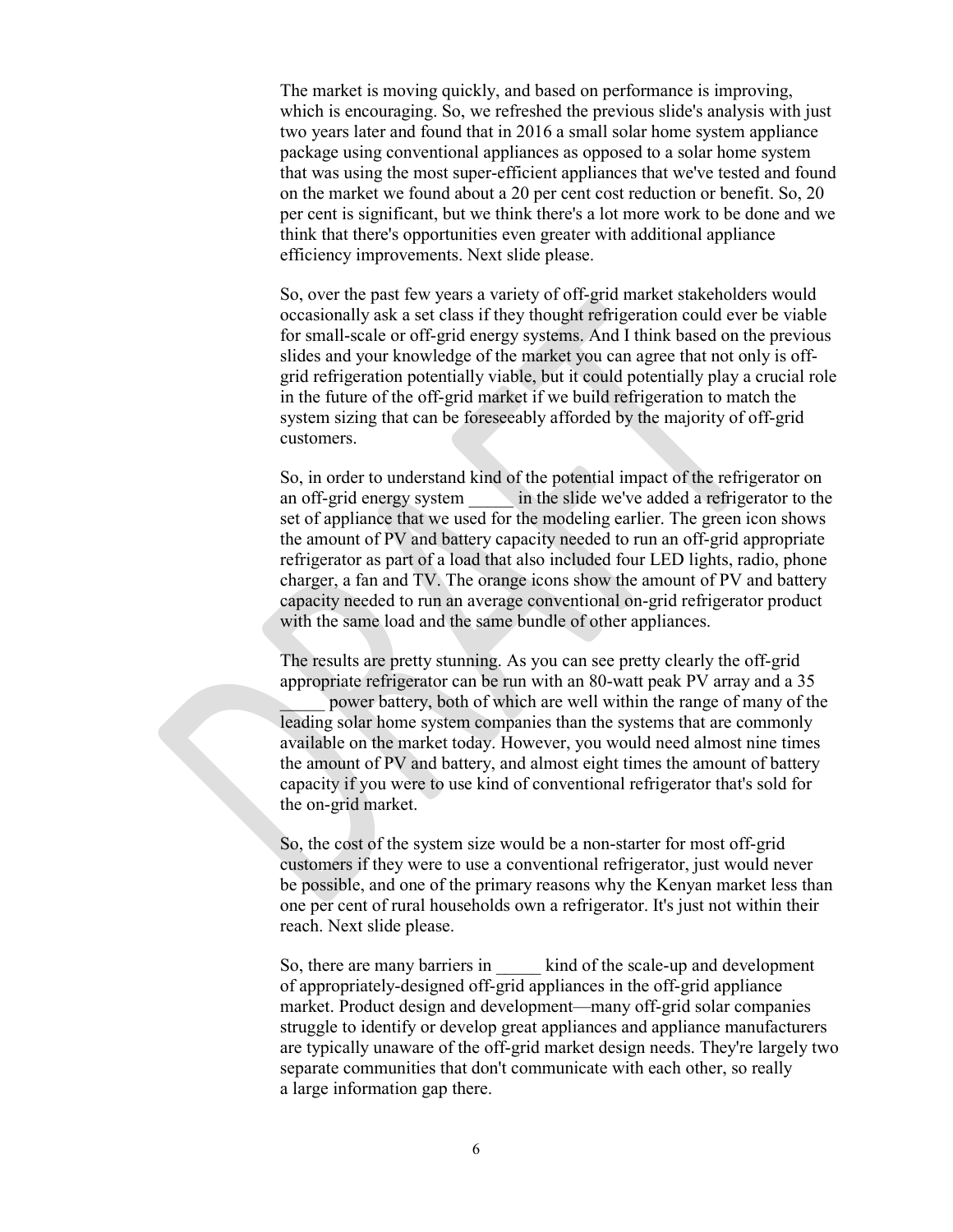Many of the appliance manufacturers are just not aware of the off-grid market opportunities. They don't see a potential \$4 billion market, they see—they really don't see anything at all. And those that are aware kind of struggle to find a clear path to the market and see just too many risks to take the time and effort that would be required to really move into it aggressively.

Many of the off-grid solar companies they offer financing to expand their appliance product offerings, or switch to different appliance vendors. There's definitely a searching and transaction cost associated with \_\_\_\_\_

into China and engaging with manufacturers and testing those appliances in the market with their systems. All those costs have really led to I guess a very timid introduction of appliances so far by solar home system companies. Next slide please.

So as briefly mentioned before there's kind of a sweet spot of value for an offgrid, appropriately-designed appliance. We tend to evaluate off-grid appliances with four key criteria: energy consumption, or energy efficiency, price, size and service delivery. So, efficiency alone doesn't make an appliance off-grid appropriate, and price doesn't either. There's typically tradeoffs within these four parameters, and we work with a lot of manufacturers to try to find the best balance between the four. Next slide please.

So, one way in which we've tried to—CLASP has tried to enable the market to better understand the off-grid appliance landscape is new product testing. So, this has all been under the Global LEAP awards. So, the product testing component of the Global LEAPs is based on test methods and consultation with leading international technical and market experts. Typically, the test methods are based on the International Electro Technical Commission's standards, and then we add additional tests to address performance requirements and environments that are typically found in off-grid households. And so, these battery of tests are done in laboratories in the Netherlands, India and China. To-date we've developed off-grid appliance test methods for fans, televisions and refrigerators. This acts as the core foundation of most of the work that we do in the off-grid space. Next slide please.

So, we follow this testing. We've developed an off-grid appliance data platform which provides easy access to appliance test and market data. Hopefully systemically it acts kind of that gap in market intelligence, so both solar home system companies or people that would wish to procure off-grid appliances and manufacturers and designers.

So, we procure and test, we share the data with anyone who asks us, and we hope that this helps the market make smart appliance choices. We currently are building out a web platform for this database that we hope to launch later in the year. At the moment all of our testing data resides on a giant Excel sheet which I'm happy to share with anyone interested and are participating on this call. Next slide.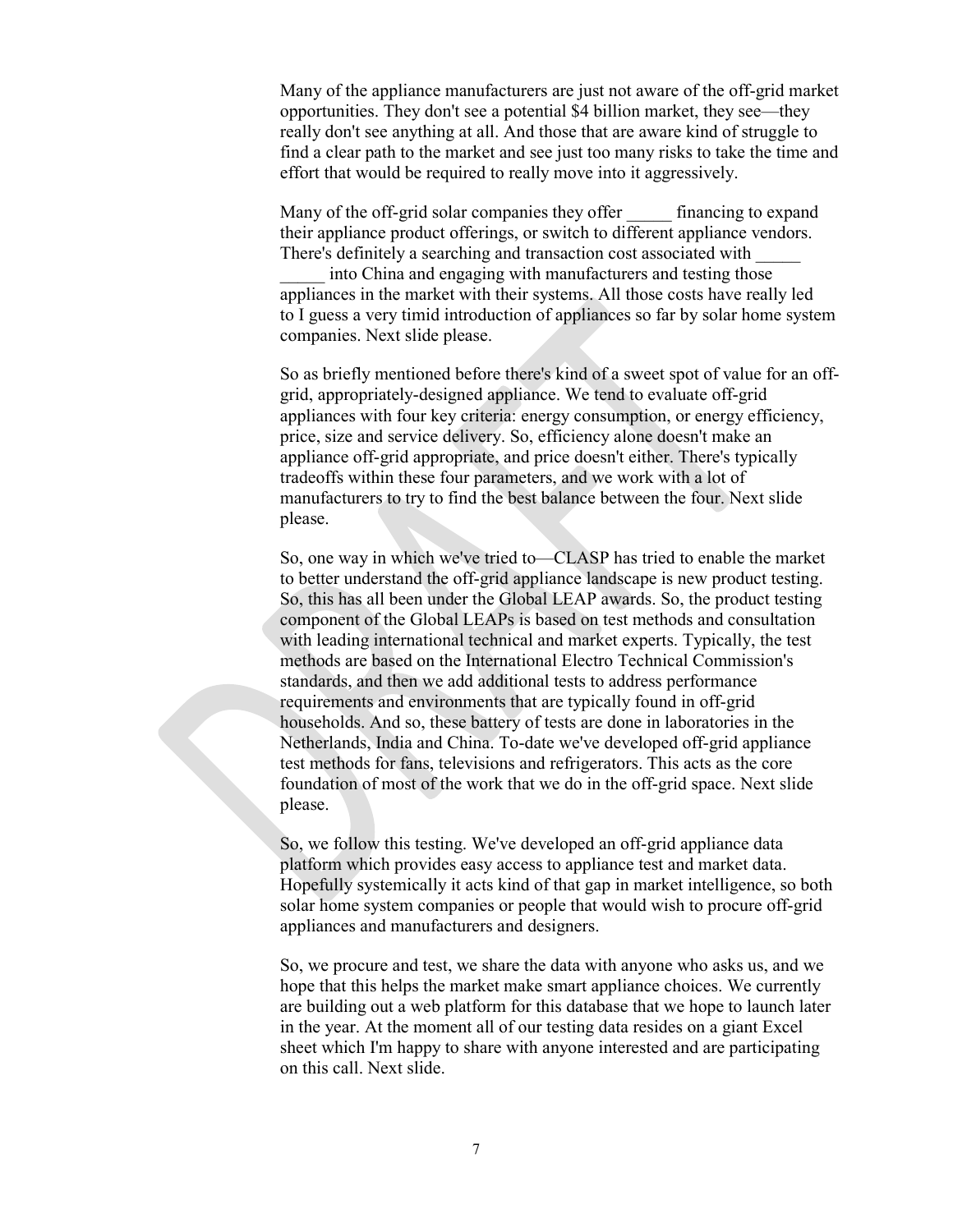Here's some of the testing results from fans. It's crucial to keep in mind that there's a significant difference out there in the market with respect to any given off-grid appliance in terms of energy efficiency. This is data from our off-grid fan testing efforts—shows a significant spread in terms of how much airflow a given fan delivers per watt between the highest-performance products and even the average in the market. These differences have a huge impact on the energy—in the energy cost required to deliver the service that an off-grid family or business expects, and deserves, really, because you don't have that information. It's not testing for these very real kind of performance and energy efficiency differences. Otherwise accounting for them somehow—you know, you're not equipped to make a decision. And yeah, to me the air delivery differential and energy consumption difference in fans is personally one of the most striking data points that shows the vast discrepancy in the market. Next slide, please.

So, when we evaluate or look at kind of the drivers to increased efficiency in the off-grid fan space we look at a few key technologies. One of the obvious standout ones is brushless TC motors. They're lighter, they're more durable, longer-lived and notably more efficient than traditional brush motors. Given the low economies of scale, though, they're currently more—usually way more expensive and really increase a fan's retail price. But they're superefficient and their longer life can dramatically improve kind of the lifetime cost of owning and operating the fan, especially when you're using expensive energy. Motion and occupancy sensors, this is something that we've experimented with quite a bit and the Bangladesh and the India market, you know, fans typically are just left running and then they burn through any battery charge built up from the solar panel. So just building in different features that really optimize the life of a battery charge can be really important in an off-grid context. Next slide please.

So, what you see here on this slide is data from our TV testing efforts. And again, I won't harp on, but you see significant differences in the energy efficiency that's currently out there on the market. And that energy efficiency makes a big difference in the system sizing. Next slide.

And again, there are a lot of ways to make an off-grid TV more efficient [inaudible]*.* And you do it cost-effectively, most importantly. One of the most innovative things that we saw in the early days of this market was an off-grid appliance specialist responding to the stresses in terms of energy consumption that loud speakers place on off-grid energy supply. So rather than using traditional TV speakers they started using an array of iPhone speakers. The decibel level was just as loud, the sound was very good, but the energy consumption was a fraction of what those other, more traditional TV speakers were consuming.

One of my favorite anecdotes about TVs is a chat I had with an executive at a prominent disco. We were talking about off-grid TVs and he told me, "We're always working with suppliers on efficiency of their products. There are cheap, easy things manufacturers can do to make an appliance more energy efficient. But when I asked them why they haven't done so already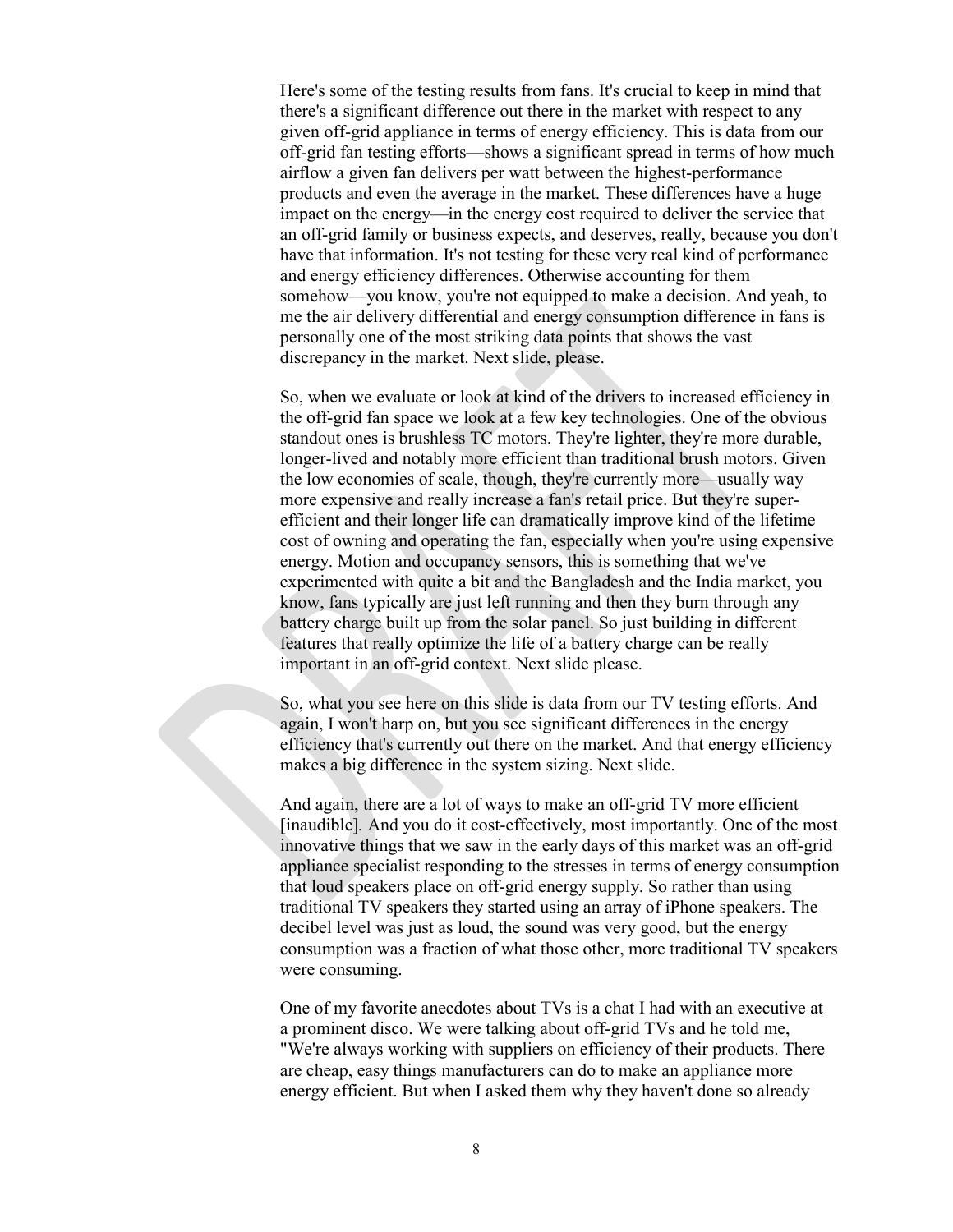they say nobody's ever asked them to. So, the Samsung CLGs of the world, in many ways they're just not building to this particular market. It's just not an important market segment for them.

One of the things that we're trying to do is to really tease out what features would be required by those larger, multinational conglomerates to make it really affordable for efficient . We're not there yet; still working on that. There's a lot of work to be done. But we think it's important to do. Next slide please.

So, this slide compares the energy performance of the off-grid refrigerators tested as part of the Global LEAP market baseline testing efforts, and the rated energy performance of products nominated for the most recent Global LEAP awards for off-grid refrigerators. You can see energy performance for products nominated in the Global LEAP awards competition is generally much better than the Samsung that we've been able to do out in the market. The graph shows watts per liter, so that's a metric that allows us to control for product size when energy performance in refrigerators. And the energy consumption metric displayed in the spider graph earlier was more of a kilowatt hours per day and had a rough correlation with product size. But larger products tend to require more energy in aggregate, as you would assume. However, you can see here the relative energy efficiency of the refrigerator product actually tends to increase along with the product size because there's a minimum threshold energy required to start a refrigerator really than any energy end size based on the energy consumption of powering up the compressor.

The main takeaway here is there's widely-divergent levels of energy consumption even consumer sizes and as you can see the 23-liter product was called out here, runs on just a little more than a third of the energy compared to the 25-liter product. So that's a huge difference. Next slide please.

So yeah, so refrigerators are interesting. We've very recently been really trying to dig deep into advance refrigeration technology and understand what kind of—you know, what progress can be made to make refrigerators more affordable and decrease that percentage from one per cent of rural Kenyan households to a much higher number in the near future.

What parts of a refrigerator drive energy consumption? And what are some of the levers that can move a refrigerator from an inefficient 25-liter product to a highly-efficient 23-liter product that we saw in the previous slide?

The largest single driver refrigerator energy performance is the compressor which is the component that enables the actual cooling of air inside the chamber. And the compressor efficiency has improved pretty significantly in mature on-grid markets in the recent past, resulting in roughly a 10–15 per cent improvement in overall refrigerator efficiency over the course of the last five years. And while we're starting to see some of these advancements cascading to the off-grid refrigerator product market the most immediate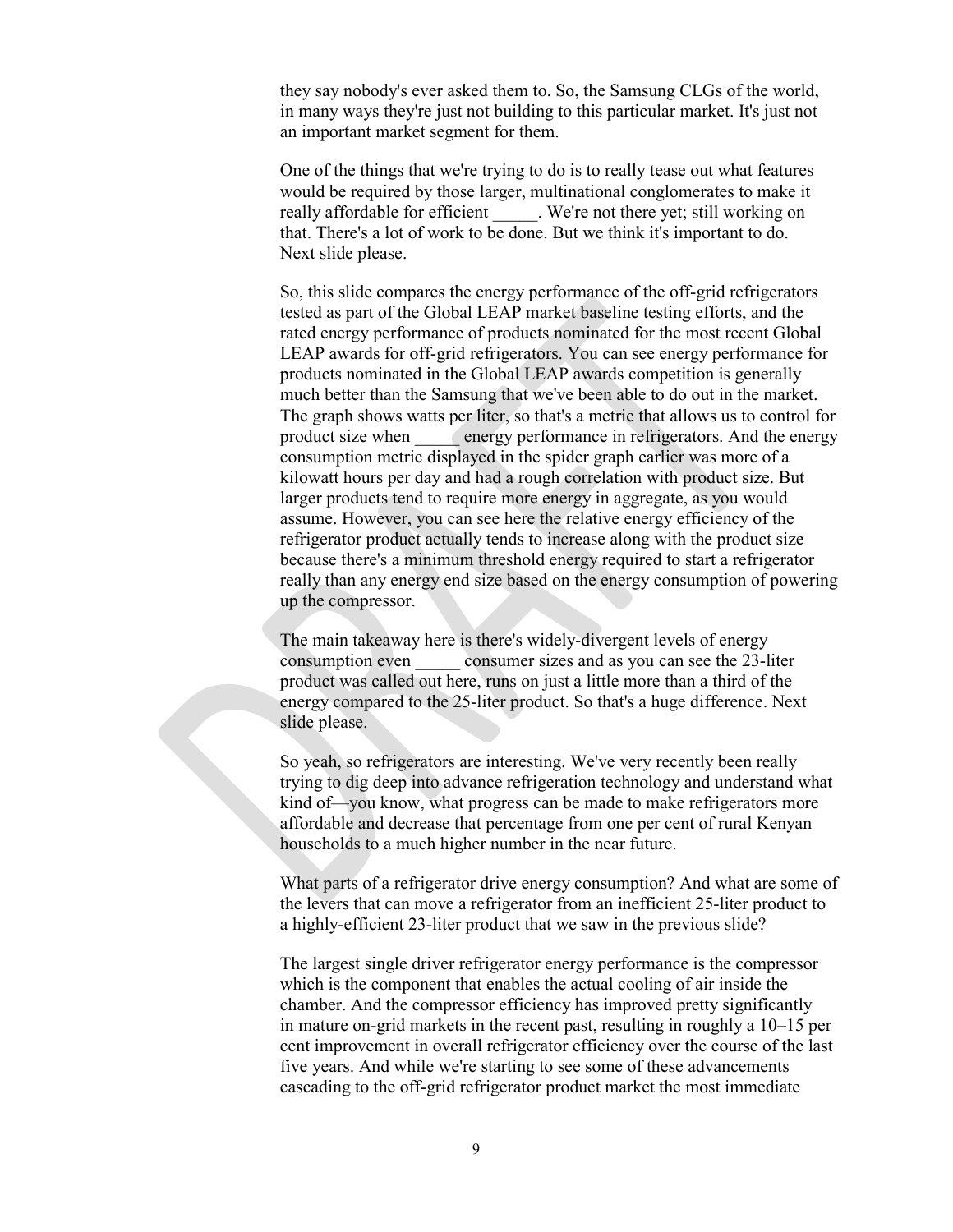opportunity to increase off-grid refrigerator efficiency really continues to be increased adoption of the more efficient compressor design.

Further innovations in compressor technologies are these variable speed compressors that enable  $\qquad \qquad$  to consumer greater or lesser amounts of electricity depending on the actual temperature of the internal chamber, and whether it needs to be lowered by say two degrees or five degrees. This type of compressor could radically reduce the amount of energy consumption. By our calculations by as much as 30 to 40 per cent.

And then obviously cabinet insulation, you know, is an important determinant of refrigerator energy consumption. Most products developed for on-grid market have about 1-1/2 inches of polyurethane foam insulation, but if that's increased to 4 or 4-1/2 inches refrigerator efficiency can improve by as much as 30 per cent. Advanced insulation technologies could further drive improvements, but many of those types of materials are just too far away from being commercially viable in a price range that off-grid customers could afford.

And I guess one more kind of anecdote: I was at a CLASP colleague's house in Washington, DC a month ago and his refrigerator in his home has a water dispenser built into the refrigerator but it's actually inside the refrigerator. So, you have to open up the door and leave it open as you're filling up a glass of water, a pitcher of water. To me that was a laughable example of how the ongrid refrigerator appliance market is not thinking about the off-grid sector when they're designing these appliances. Next slide please.

So, I'm just going to quickly now run through a few of the programs that CLASP is working on to try to drive greater energy efficiency and energy access in the off-grid market. So, the Global LEAP awards, as I mentioned previously, identify and promote the world's best off-grid appliance, evaluating them on the basis of quality, off-grid appropriateness, energy efficiency and cost. Looking at a lot of the product performance \_\_\_\_\_ that we just reviewed the awards signal the importance of product performance and quality to the global market, and this helps off-grid energy companies kind of jump-start their search for high-quality appliances, hopefully give the appliance companies a clear point of entry into the off-grid market.

We include the winners and finalists in the off-grid appliance data platform that I mentioned before and circulate an annual bias guide which we hope is being used by manufacturers and off-grid solar home system providers to inform purchasing decisions. Next slide please.

So, we've recently launched the Efficiency for Access Coalition which kind of brings together some of the tools that we're creating for the very first time, specifically to advance the deployment of high-quality appropriate energy efficient and affordable appliances. Next slide.

And kind of the Low Energy Inclusive Appliance program is the latest and most substantial to-date contribution to that coalition. LEIA's ambitious goal is double the efficiency and halve the cost of a range of appliances and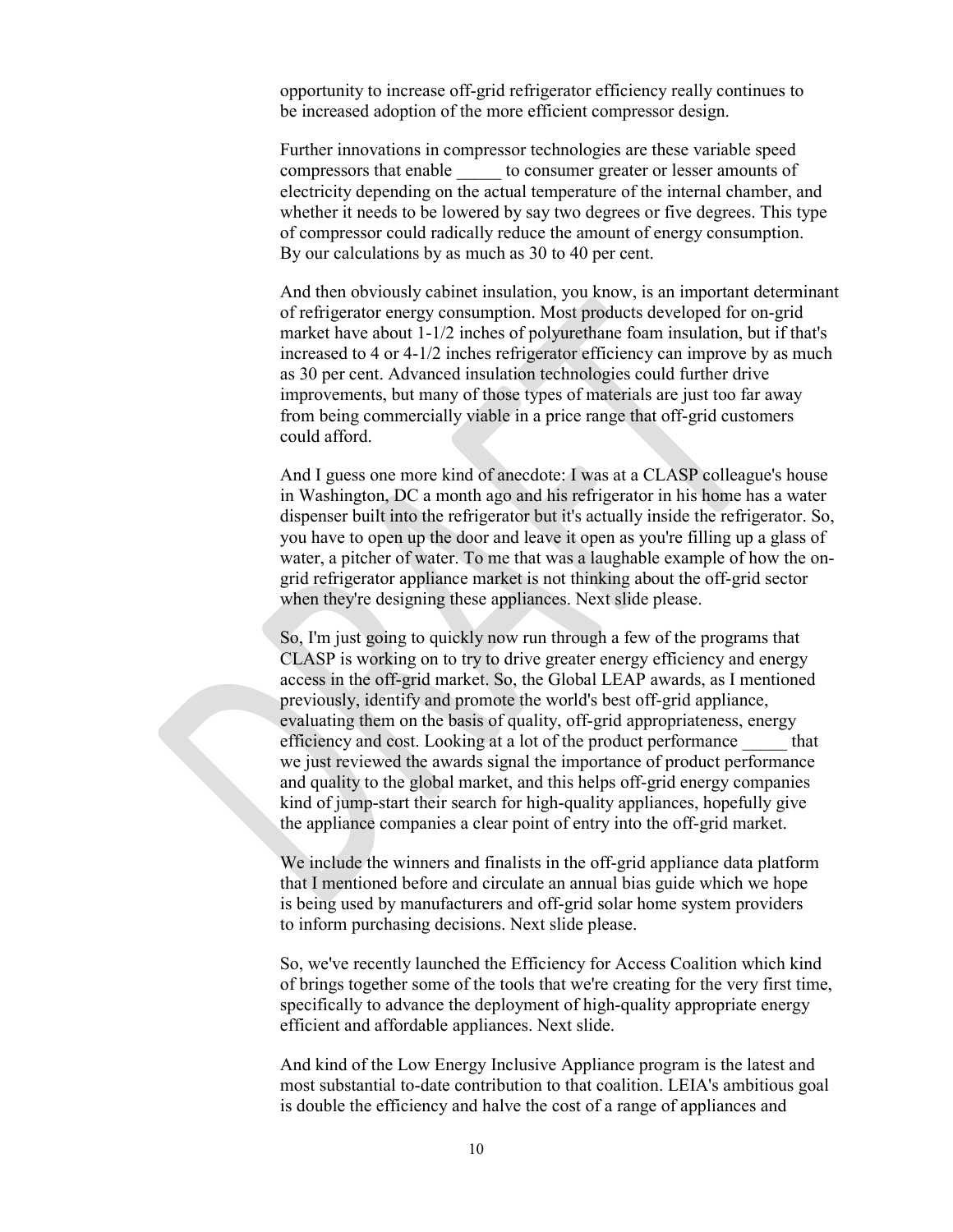|             | technologies over the next five years. And we've broken out those appliances<br>and technologies into near-to-market products such as TVs, fans and<br>refrigerators, solar water pumps, and we're going to really focus on kind of<br>scaling those markets. And then we'll take a look at more kind of horizon and<br>enabling technologies such as brushless DC motors and electric cooking and<br>hopefully stimulate those sectors with R&D investment. Next slide please.                                                                       |
|-------------|-------------------------------------------------------------------------------------------------------------------------------------------------------------------------------------------------------------------------------------------------------------------------------------------------------------------------------------------------------------------------------------------------------------------------------------------------------------------------------------------------------------------------------------------------------|
|             | We've recently launched an Off-grid Cold-Chain Challenge where we're<br>looking at off-grid cold storage containers and this is a pretty nascent market,<br>very developed on the on-grid side of things but very few actors in the off-<br>grid space. And so, we're hoping to bridge technology gaps and kind of<br>reward promising business models in this space. Next slide please.                                                                                                                                                              |
|             | Finally, we're recently took over management of the Lighting Global Quality<br>Assurance program housed within the World Bank group and eventually the<br>same type of quality assurance that the Lighting Global program is applied to<br>products and plug and play kids, eventually we hope to apply<br>the same level of testing and quality assurance to off-grid appliances: fans,<br>TVs and refrigerators for the development and refinement of the testing<br>methodologies that I mentioned earlier. They're the beginning of this process. |
|             | And that is a lot of talking from my end. That's it from me. Thanks so much<br>everyone for listening.                                                                                                                                                                                                                                                                                                                                                                                                                                                |
| Jem         | Thanks, Sam. Thanks very much. It's very impressive how much CLASP is<br>contributing to the off-grid appliance market. I think in the interest of time<br>we're going to quickly segue to Maja now to give a slightly different<br>perspective from a practitioner, Fosera, who has been doing a lot of great<br>work providing off-grid appliances. So, Maja, the floor is yours.                                                                                                                                                                   |
| <b>Maja</b> | Thanks for the introduction. Thanks for the interesting presentation, Sam, and<br>thanks everyone for listening. So, my presentation will be quite a bit shorter,<br>so I think we'll be able to stick with the time.                                                                                                                                                                                                                                                                                                                                 |
|             | Fosera is a German-based manufacturer of solar home systems that cover<br>solar panels from 1.5 watts to 50 watts for larger systems. But soon we'll be<br>introducing an even larger product which I'll mention a bit later. Fosera's<br>headquarters are in Germany and our main manufacturing plant is in<br>Thailand. We also have assembly lines in Ethiopia and Kenya and hopefully<br>soon in Liberia.                                                                                                                                         |
|             | Apart from solar home systems we also manufacture high-efficiency LED<br>lamps as well as accessories and efficient DC appliances such as fans,<br>televisions, radios, torches and lanterns. And Fosera's vision is to enable<br>people all around the world to have access to the same energy services that<br>we do. And so, for people living off-grid this means that they need to have<br>access to appliances that are low-cost, efficient and easily available.                                                                               |
|             | So, DC appliances have conventionally been used by a limited number of<br>niche off-grid applications resulting in quite a low demand and an immature<br>market not quite reaching economies of scale as mentioned by Sam.                                                                                                                                                                                                                                                                                                                            |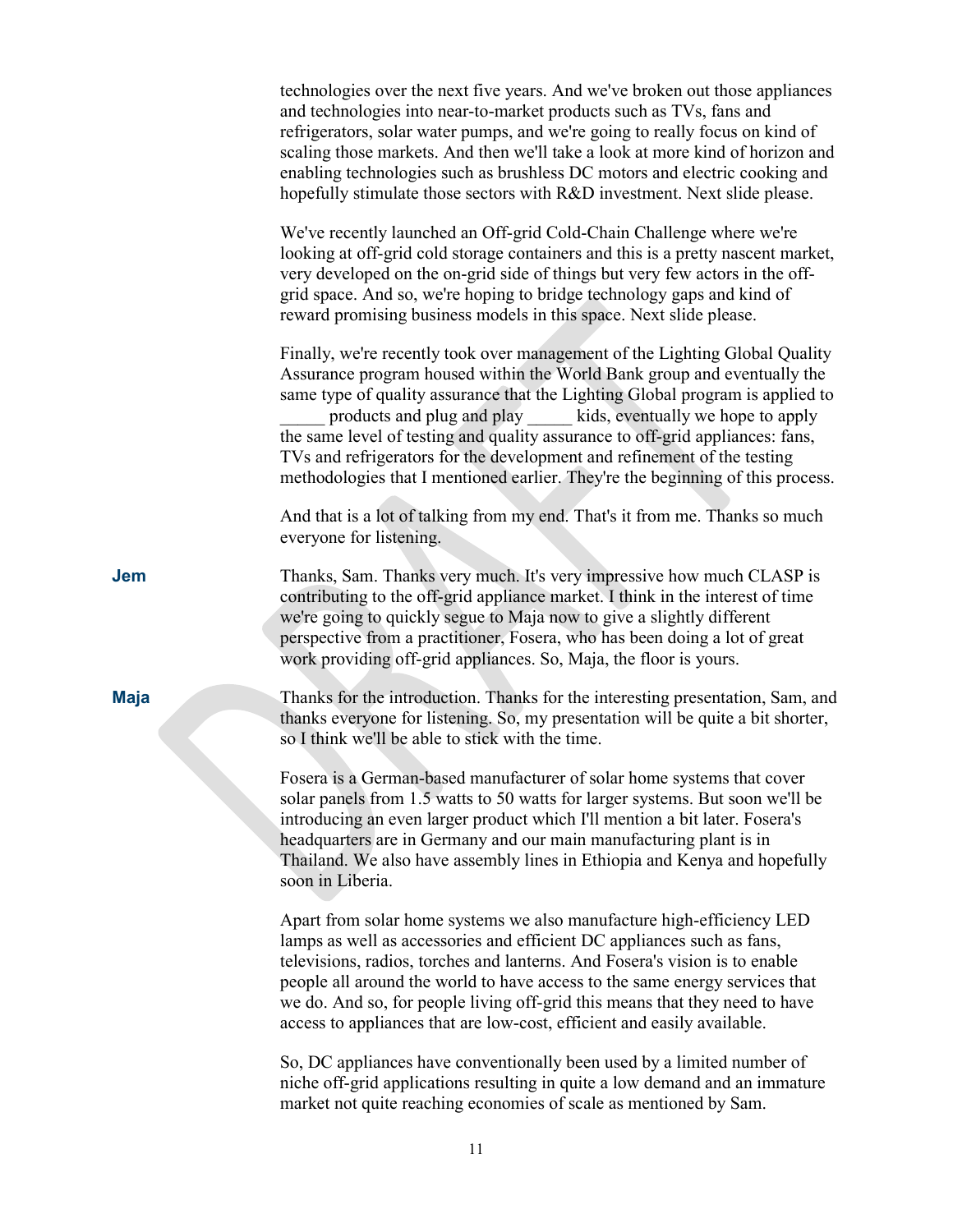However, according to the GOGLA Off-Grid Solar Market Trends 2018 report, since 2010 there have been approximately 130 million solar off-grid devices sold, an impressive growth that's expected to continue.

And so, there's a huge potential in this market for DC appliances, as we start to see millions of households around the world gaining access to modern energy services and starting to move up the energy ladder. And this occurs as consumers naturally start to seek out more complex energy services after their basic lighting needs have been met.

So Fosera offers DC plug and play solar home systems that are safe and can be easily installed by anyone. And to offer customers low-cost energy services along with the solar home systems we have been focusing efforts on designing highly-efficient and smart appliances. And so, for example our award-winning 12-volt DC TV consumes only 0.5 watts for the 11-inch screen size and only 12 watts for the 24-inch size. And so here the trend can be described as redesigning DC appliances to have both high-efficiency and a low cost.

So, another example of an appliance we have developed is our new fridge. It's called the CoolSun 60 and it has a maximum power draw of 45 watts and 54 liter capacity. And to keep costs low and minimize reliance on expensive batteries, thermal storage in the form of phase-change material has been incorporated into the fridge. And using the latent heat stored in the phasechange material we reduce compressor run time. So, the material freezes at 6° C during the day using solar energy and then in the night any heat absorbed melts the phase change material slowly while maintaining constant temperature in the fridge.

So, we are focusing on maximizing use of energy during sunlight hours to avoid having to increase battery size which is the most expensive part of the solar home system. And the fridge has two modes, a smart mode, so of the system, maximizes the benefits of the phase change material and also a manual mode that can be used with any system for constant cooling to between  $2^{\circ}$  C and  $8^{\circ}$  C.

Another example of an innovative solution from one of our partners is a hot water system, based on a Peltier semiconducting element. And so, in this case there's no need for plumbing coming from the roof for the solar hot water, just electricity. And solar power is used to heat the Peltier element during the day and the well-insulated tank keeps the heat in at night. And in this way by keeping the balance of system costs down overall cost is kept quite low.

And so, with these two examples we see a trend of using novel energy storage methods to keep costs low by reducing the amount of energy required from a battery and then these types of appliances can be made more accessible.

So, fridges, hot water systems and TVs will always need more energy than just basic lighting, and to power these types of appliances Fosera is soon releasing a new product range called Evo which will have panel sizes up to a couple of hundred watts. And the Evo range is innovative and will consist of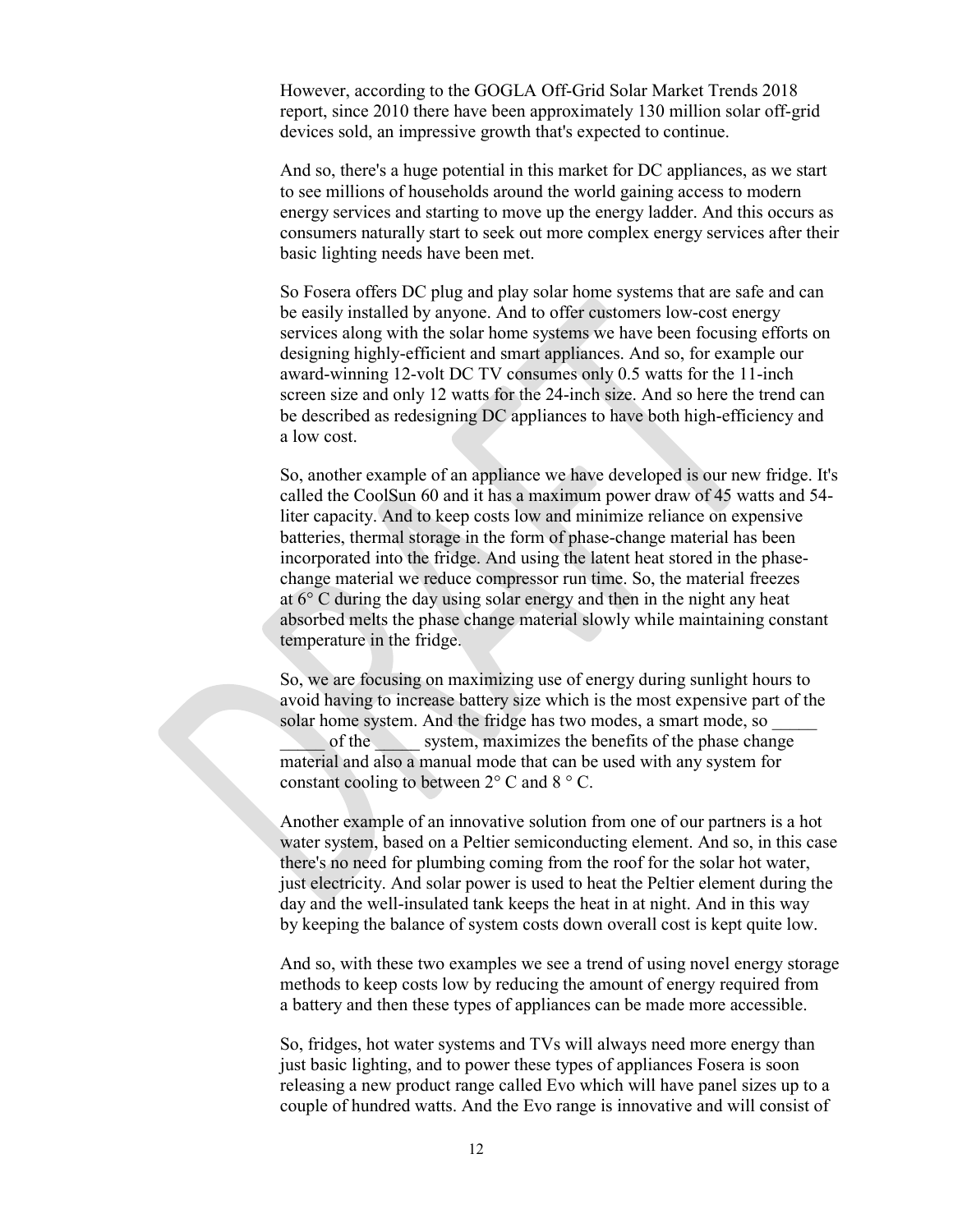|            | a hybrid lithium and lead acid battery. So, the lithium ion will be the<br>primarily-used battery and lead acid will act as an energy backup.                                                                                                                                                                                                                                                                                                                                                                                                                                                                                                                                                                                                                                                                                                                               |
|------------|-----------------------------------------------------------------------------------------------------------------------------------------------------------------------------------------------------------------------------------------------------------------------------------------------------------------------------------------------------------------------------------------------------------------------------------------------------------------------------------------------------------------------------------------------------------------------------------------------------------------------------------------------------------------------------------------------------------------------------------------------------------------------------------------------------------------------------------------------------------------------------|
|            | And the system, coupled with Fosera's appliances will be able to intelligently<br>manage day-to-day power consumption. And then with this system uses we'll<br>have the option to grow and extend the system in several steps providing a<br>power supply similar to Western households but with lower risk of debt<br>defaults.                                                                                                                                                                                                                                                                                                                                                                                                                                                                                                                                            |
|            | And so, looking to the future it will become increasingly important to focus<br>on integrating productive use of appliances with solar home systems such as<br>sewing machines and solar water pumps. And these need to be redesigned to<br>be able to be powered efficiently by solar power. And finally, the problem of<br>figuring out how to cook efficiently with solar power still needs to be solved.                                                                                                                                                                                                                                                                                                                                                                                                                                                                |
|            | So that's all for me. Thanks for your attention. If you have any questions you<br>can email us at this address. Thank you.                                                                                                                                                                                                                                                                                                                                                                                                                                                                                                                                                                                                                                                                                                                                                  |
| Jem        | Thanks, Maja. That's really great. So, I'm going to take moderator privileges<br>and maybe just ask a couple of questions of Maja and Sam, really just as a<br>way to kick start a longer Q&A session that I think Katie will manage with<br>those who are online.                                                                                                                                                                                                                                                                                                                                                                                                                                                                                                                                                                                                          |
|            | Let me just jump into it. I think we heard both from Sam and Maja kind of the<br>importance of stimulating supply amongst appliance manufacturers who<br>develop more super-efficient products. I was hoping you could both, or<br>perhaps Sam, say a little bit more about that. What sort of incentives, what do<br>we need to be doing more of to stimulate, to get more appliance<br>manufacturers to develop and pay attention to these markets? Is it more data<br>about what the market looks like, supplies, the demand? Is it more about a<br>better understanding of the characteristics of the actual appliances that need to<br>be developed? I'm just hoping you could say a little bit more about that, just<br>given how important it is for achieving economies of scale. So, I don't know<br>if Sam or Maja, if either of you want to take a stab at that. |
| <b>Sam</b> | Yeah, I mean I think that's a good question. And we definitely don't have an<br>answer to it. We've run consecutive Global LEAP awards since 2014, and we<br>haven't—every year we see more and more interest, more partnerships from<br>larger, multinational with solar home system companies and product<br>designers. I think there's a certain amount of risk in entering the market first<br>that a lot of the large players are just unwilling to do. And so, I think proving<br>out market demand is really important, though the last round of Global LEAP<br>awards for Tegans & Sands in 2017 was accompanied by a results-based<br>financing program where we subsidized the bulk procurement of Global<br>LEAP award winners and finalists.                                                                                                                    |

When we opened up that RBF window in October we sold or committed 270,000 TVs and fans across Africa and Bangladesh within a 72-hour period. And we were blown away by the interests and the demand for these products that that RBF round generated and we're very, very pleased. We're running a similar RBF program for refrigerators; we're seeing a just slower uptake and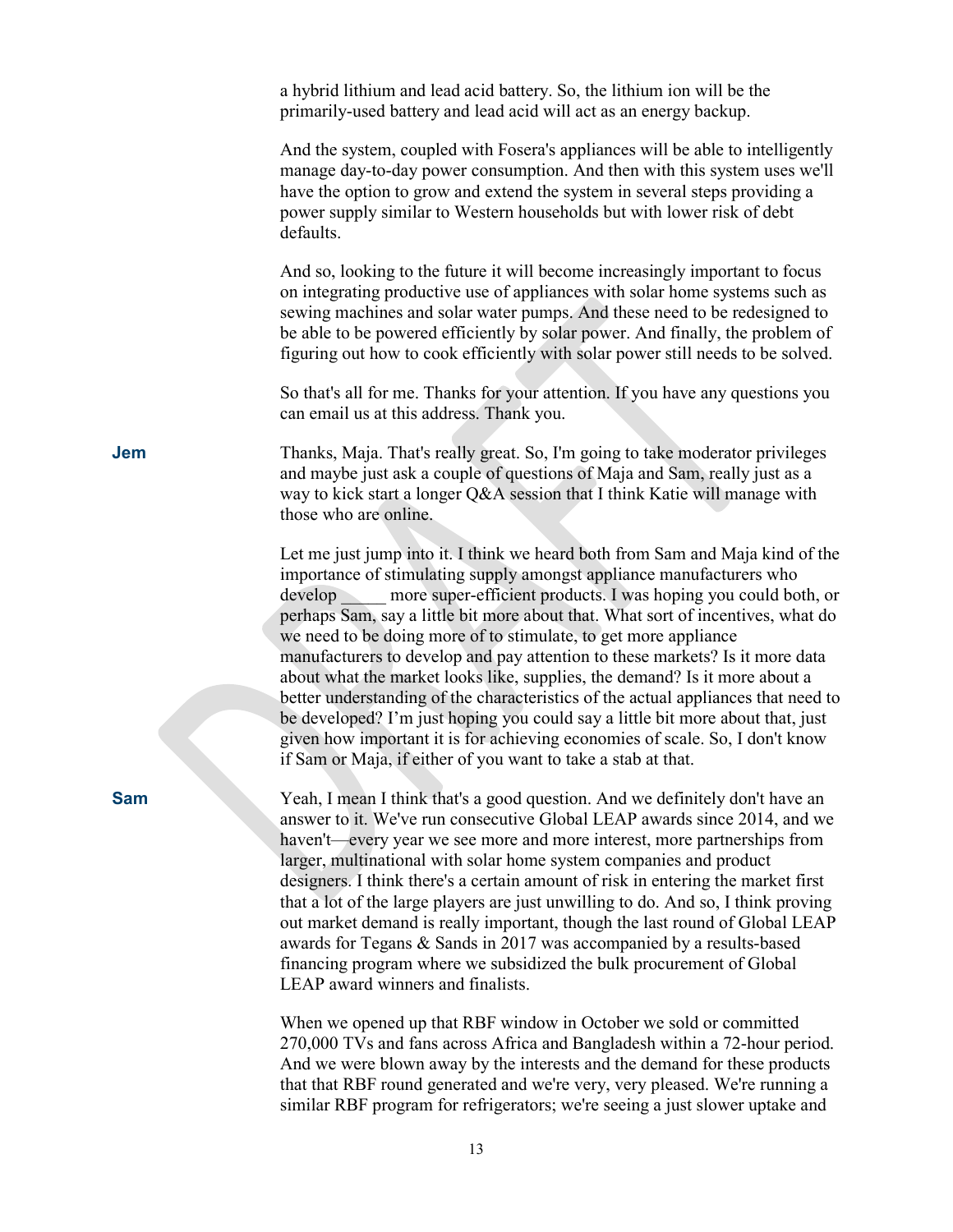|             | there's a lot more caution in the market. But we're hoping that those kind of<br>incentives kind of lower that first mover disadvantage in many ways. We<br>hope that will prove out the market and encourage in the future more<br>companies, larger companies to participate in this space.                                                                                                                                                                                                                                                                 |
|-------------|---------------------------------------------------------------------------------------------------------------------------------------------------------------------------------------------------------------------------------------------------------------------------------------------------------------------------------------------------------------------------------------------------------------------------------------------------------------------------------------------------------------------------------------------------------------|
| <b>Jem</b>  | Great. Maja, did you want to add anything to that?                                                                                                                                                                                                                                                                                                                                                                                                                                                                                                            |
| <b>Maja</b> | I guess I just want to say the market is still really immature and it will take<br>off. And I think once it takes off then everyone else will start to jump on<br>board. So, I think it's just a matter of time.                                                                                                                                                                                                                                                                                                                                              |
| <b>Jem</b>  | Maja, maybe this is a question for you. Your TV has got a lot of attention and<br>awards over the years. I was wondering could you say a little bit more about<br>your product offering and where do you see the biggest demand moving<br>forward? As I understand it TVs are kind of a large—represent a large portion<br>of demand for off-grid appliances. What's driving that demand? I'm curious<br>what exactly your customers value and how do they <i>[audio static]</i> ? Are there<br>other appliances that you see promising in the years to come? |
| Maja        | Well I've just recently joined Fosera about a month ago, so I don't have lots<br>of in-depth information but from my understanding the TV is really one of<br>our most popular appliances and I think mostly it goes to East Africa and a lot<br>of other markets too. But we're really excited about the fridge. I think we see<br>huge potential and a lot of interest in the fridge so yeah, I think that's what<br>we're seeing.                                                                                                                          |
| <b>Jem</b>  | I mean speaking of the fridge is that now available on the market?                                                                                                                                                                                                                                                                                                                                                                                                                                                                                            |
| <b>Maja</b> | Yeah, that's right. It's available now. We've been working on that—R&D<br>team has been working on that for a while now and it is available.                                                                                                                                                                                                                                                                                                                                                                                                                  |
| <b>Jem</b>  | And just so people get a sense, if you're comfortable saying, what's the price<br>point for that refrigerator?                                                                                                                                                                                                                                                                                                                                                                                                                                                |
| <b>Maja</b> | Xworks, so without shipping it'll be around US \$350.                                                                                                                                                                                                                                                                                                                                                                                                                                                                                                         |
| Jem         | Okay. And do you—and I recognize you're quite early on but what's the sense<br>of where—what part of the market do you see that demand coming from for<br>the refrigerator, given that price point?                                                                                                                                                                                                                                                                                                                                                           |
| <b>Maja</b> | I guess this is something that once solar home systems have been paid off it<br>will be like the next steps. So, you've paid off your system and it could be<br>offered with pay-as-you-go. So, on the Evo system you can add a solar panel<br>and add the fridge and then you would have some time to pay that off. But<br>that wouldn't be for the consumers just entering the market, this would be like<br>to keep moving existing customers into getting more access to these services.                                                                  |
| Jem         | Okay. Maybe one last question—it's a little bit more of a technical question<br>related to compatibility and interoperability. And maybe to you, Sam, or both<br>of you. As I understand it, appliances—there's a little bit compatibility across<br>appliances as it relates to solar home system products with kind of proprietary                                                                                                                                                                                                                          |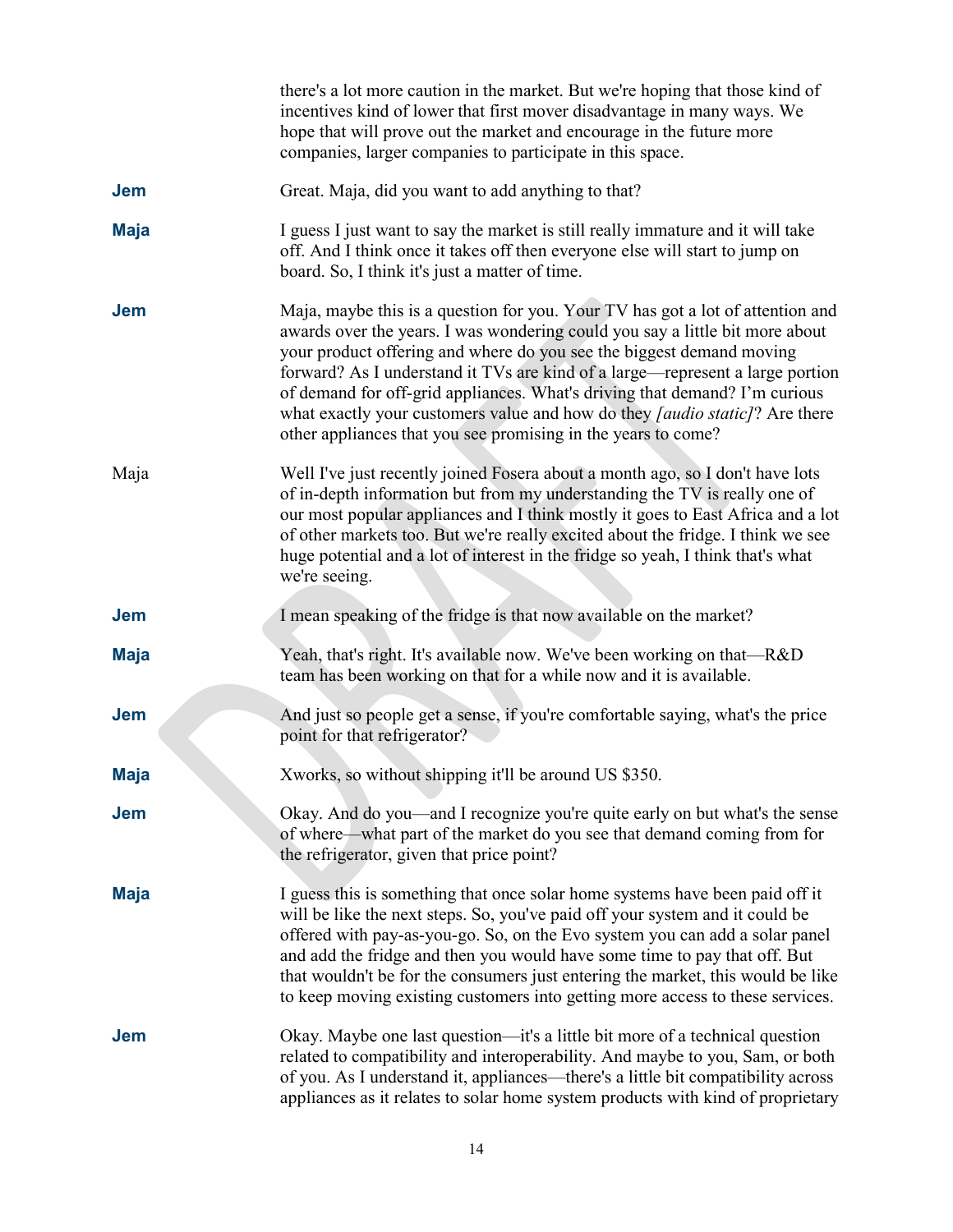|              | plugs. And then kind of a related question around what happens inevitably<br>when perhaps a mini grid arrives to communities that are using these DC<br>appliances. Maybe Sam can you say a little bit more about what's clasp's kind<br>of thinking around interoperability and compatibility issues? Are there efforts<br>to move the sector from kind of these proprietary plugs to more universal<br>plugs to stimulate more competition and compatibility? I'm curious if there<br>are [crosstalk] efforts around that.                  |
|--------------|-----------------------------------------------------------------------------------------------------------------------------------------------------------------------------------------------------------------------------------------------------------------------------------------------------------------------------------------------------------------------------------------------------------------------------------------------------------------------------------------------------------------------------------------------|
| <b>Sam</b>   | Yeah, it's a great question and obviously in the on-grid appliance sector it's a<br>lot of interoperability using same plugs, plugs into the wall, unless you go to<br>another country. But you definitely don't see that in the solar home system<br>space and that's for a variety of very sound business reasons. And one of the<br>enabling technologies that we'll be investing in them is a layup program, is<br>exactly that: the interoperability and compatibility and kind of the issues and<br>the opportunities surrounding that. |
|              | I think just from kind of a personal anecdotal—I think it can be very<br>challenge to get solar home system companies to move away from having<br>unique plugs and cables, just because so much of their business model<br>resolves around the financing of those appliances and you need some kind<br>of lockout mechanism to be embedded within the product.                                                                                                                                                                                |
|              | Possible that this sector will move away from that, but I don't see a clear path<br>forward to make that happen or to entice businesses to do that. Hopefully<br>that's something that we'll tease out over the next five years through some<br>of the research in R&D that we'll be deploying                                                                                                                                                                                                                                                |
| <b>Jem</b>   | Okay. Well I'm going to look forward to under LEIA.                                                                                                                                                                                                                                                                                                                                                                                                                                                                                           |
|              | Okay, I think I've maxed out my moderating privileges, so I'll maybe kick<br>it back to Katie to manage some Q&A amongst those who are online.                                                                                                                                                                                                                                                                                                                                                                                                |
| <b>Katie</b> | Wonderful. Thank you, Jem, for that interesting question $\&$ answer<br>discussion. And thank you, both Maja and Sam, for the outstanding<br>presentations.                                                                                                                                                                                                                                                                                                                                                                                   |
|              | As we shift to the question and answer session I just would like to remind our<br>attendees to please submit questions using the question pane at any time. We<br>also keep several links up on the screen throughout for reference that<br>point to where you can find information about upcoming webinars and other<br>previously-held webinars and also to take advantage of the Ask an Expert<br>program. We've had some great questions from the audience.                                                                               |
|              | Our first question is for either Sam or Maja: Sam—I think this is directed but<br>please feel free to comment, Maja: How do consumers contribute data to the<br>platform? And what data are you looking for?                                                                                                                                                                                                                                                                                                                                  |
| Sam          | That's a good question, and this has come up a lot more as we deploy those<br>270,000 off-grid TVs and fans through the Global LEAP award. We have<br>a contractual obligation to verify that those products have ended up in the                                                                                                                                                                                                                                                                                                             |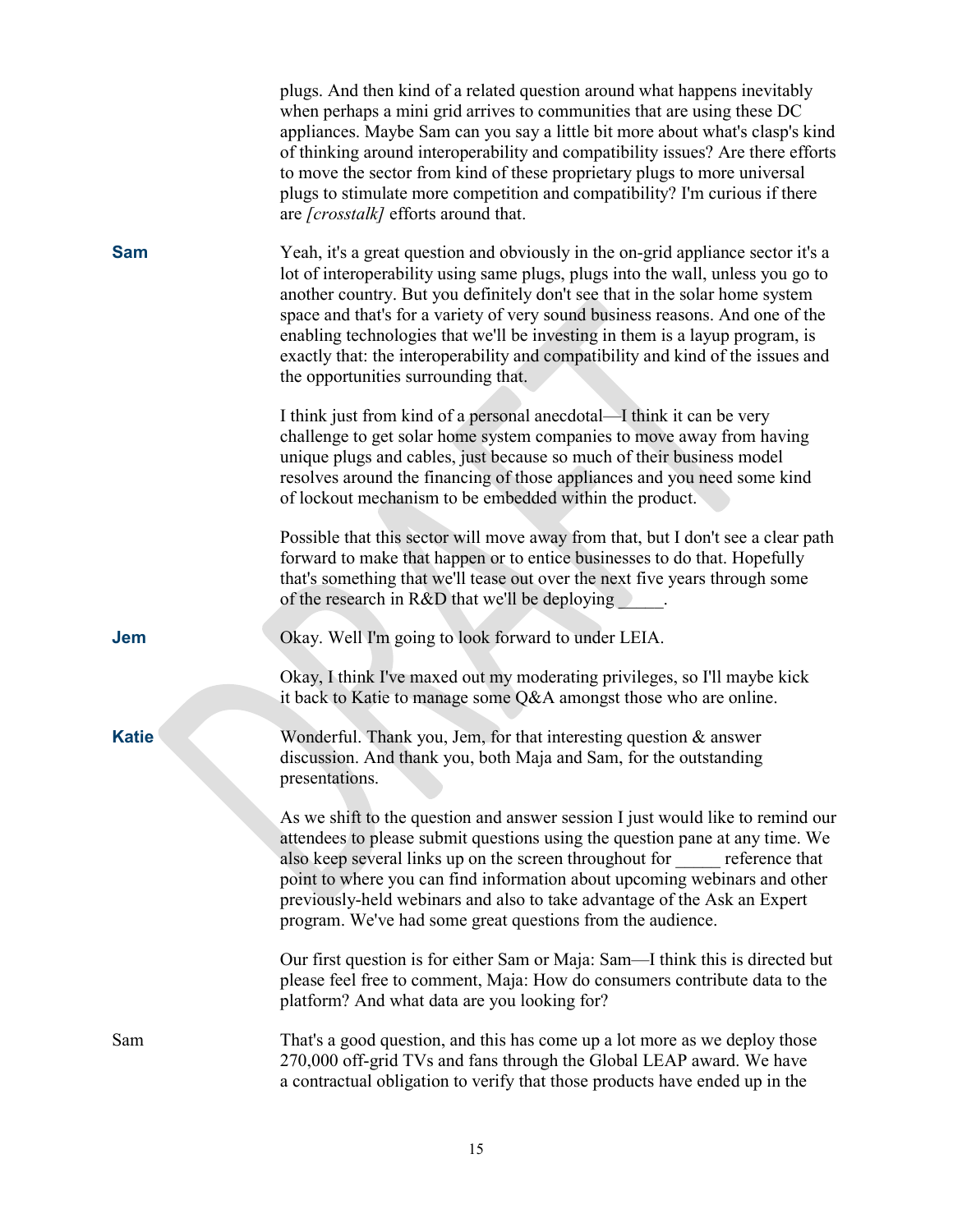|              | households where they have been presumably sold. And in addition to<br>verifying the sale hopefully we'll collect some impacted data.                                                                                                                                                                                                                                                                                                                                                                                                                                                                                        |
|--------------|------------------------------------------------------------------------------------------------------------------------------------------------------------------------------------------------------------------------------------------------------------------------------------------------------------------------------------------------------------------------------------------------------------------------------------------------------------------------------------------------------------------------------------------------------------------------------------------------------------------------------|
|              | A lot of the pay-as-you-go companies capture information and know when<br>those appliances are being used during the day and that's really helpful<br>information as far as designing systems to work in conjunction with those<br>appliances.                                                                                                                                                                                                                                                                                                                                                                               |
|              | We recently held a solar power—solar water pumping technical roundtable<br>where there was a lot of discussion around what type of data should be<br>collected from these systems to inform customer service, to help restructure<br>financing arrangements. No one really knows yet. There's a lot of<br>experimentation that's going on across different solar home system companies<br>and providers and it's definitely an area that hopefully we will explore further.                                                                                                                                                  |
|              | Obviously with data privacy coming front and center of a lot of, particularly<br>in the United States' laws with Facebook; there's also a lot of discussion on,<br>you know, what are the implications of monitoring these appliances<br>with remote sensing and GSM technology. And that's something that the<br>industry is going to have to get out in front of and kind of defy before<br>regulation hits what's the ethical information to collect. And I don't think<br>anyone has an answer to that yet.                                                                                                              |
| Katie        | Great. Thank you, Sam. And to follow on that what are the ways, the tools,<br>the handheld measurements that consumers can use to figure out the energy<br>that their individual appliances put out?                                                                                                                                                                                                                                                                                                                                                                                                                         |
| <b>Sam</b>   | That's a great question. There's nothing like that that I know of that's available<br>to households using solar home systems here in Kenya or in East Africa.<br>There are a lot of the kind of I guess system indicators are usually in the form<br>of just like light bars that are on the battery or controller face. So that's<br>usually where they'll get information on how much charge they have left.<br>Some build any kind of a bar label, some have the actual hours until the light<br>will run out or the appliance will stop working. So those are the only tools<br>I know of so far.                        |
|              | I believe some companies are looking into, as systems get larger and there are<br>more appliances attached to the same system companies are thinking to do<br>energy management at a household level through potentially SMS messaging,<br>letting people know, giving people some kind of indication that you only have<br>an hour left of TV; you might want to dim your lights if you want to watch<br>the rest of that English Premier League game. So those are going to be<br>important signal to consumers so that they can get the maximum benefit out<br>of these kind of constrained power systems and appliances. |
| <b>Katie</b> | Thank you Sam. Maja—and Sam please feel free to comment as well—what<br>is the level of risk associated for these new efficient appliances from the<br>perspective of the consumer?                                                                                                                                                                                                                                                                                                                                                                                                                                          |
| Maja         | Well, I mean I haven't been involved that long with developing these<br>appliances so I'm not sure how to answer that, but I mean I guess there is a                                                                                                                                                                                                                                                                                                                                                                                                                                                                         |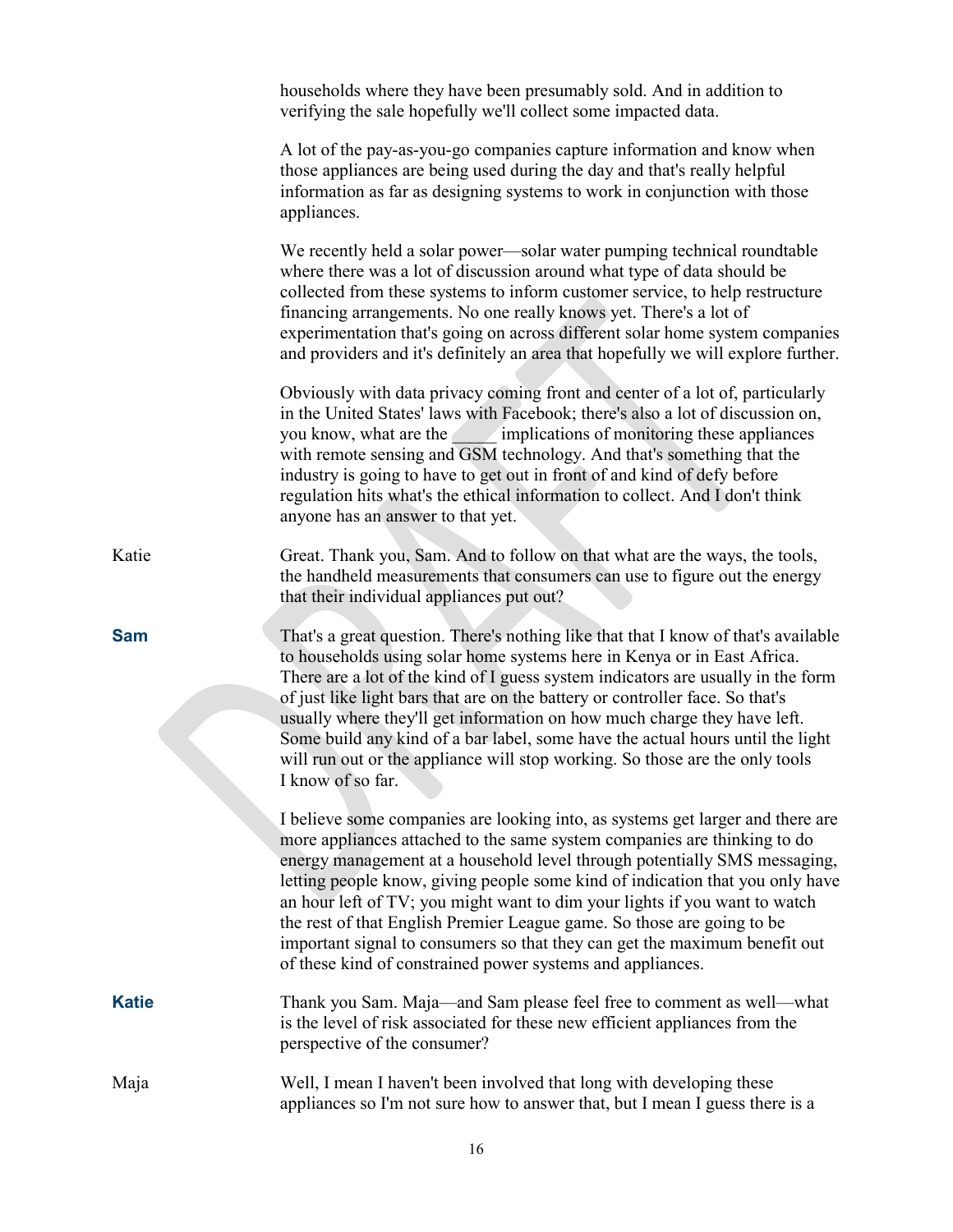|              | risk with any early adopters of technology. So, I know the one case of-<br>I'm not sure if you remember Equion batteries. There was a salt-based battery,<br>a big plant built by Bill Gates Foundation, like really cool technology got<br>deployed. But then suddenly lithium ion came along and just the whole<br>company went bankrupt. So, there's always a risk being an early adopter<br>of technology and I guess that's all I can say.                                                                                                                                                                                                                                                                                                                                                                                                                                        |
|--------------|----------------------------------------------------------------------------------------------------------------------------------------------------------------------------------------------------------------------------------------------------------------------------------------------------------------------------------------------------------------------------------------------------------------------------------------------------------------------------------------------------------------------------------------------------------------------------------------------------------------------------------------------------------------------------------------------------------------------------------------------------------------------------------------------------------------------------------------------------------------------------------------|
| <b>Katie</b> | Thank you, Maja. Our next question is from a consumer and they want to<br>know, as we shift out of these appliance with more energy-efficiency<br>appliances, or batteries, what are the plans or what do you know of for the<br>waste that's left over, and for these old appliances?                                                                                                                                                                                                                                                                                                                                                                                                                                                                                                                                                                                                 |
| <b>Sam</b>   | That's also a really good question. CLASP has worked a lot on the on-grid<br>appliance space to develop kind of end-of-life management plans both kind<br>of at a policy, governmental level and then also at an industry level. GOGLA,<br>which is the industry association for off-grid lighting recently convened an e-<br>waste end-of-life workshop here in Nairobi last Thursday actually. There was<br>a lot of really stimulating conversation around what companies should do,<br>how they can get out in front of any potential policy that would be put in<br>place. So, there is a lot of concern with disposal of these systems, especially<br>if they're dependent on lead acid batteries because those find their way into<br>the water tables or buried in fields where crops are grown over those. So, it's<br>definitely something that needs to be thought through. |
|              | It's challenging, just given the geographic limitations of where these off-grid<br>systems and appliances are being deployed. There's a negative value chain in<br>reclaiming that product at the moment, right? So, it's going to take a very<br>coordinated effort and probably some kind of public assistance to find a<br>responsible way to get those products back at the end of their life cycle.                                                                                                                                                                                                                                                                                                                                                                                                                                                                               |
|              | We've seen—at the workshop we heard of companies who are reclaiming<br>appliances and systems, breaking them down, repurposing them, using them<br>for spare parts, building them into refurbished systems and then putting them<br>back on the market, trying to find a way to switch that kind of negative value<br>chain to a positive one. I don't think any of them are there yet but it's<br>definitely something that the industry as a whole has to get out in front of<br>and—yeah, there's a possibility I think, or an opportunity to use kind of<br>innovation prizes as a way to kind of tease out best practice or to find a<br>method or a process that works very well. So, there's a possibility that we'll<br>see those—we'll see innovation prizes awarded in the future to solve this<br>critical piece of the off-grid appliance ecosystem.                       |
| <b>Jem</b>   | Katie, if I may I would quickly just complement what Sam said. I think he's<br>absolutely right and I think GOGLA is doing some good work in this space.<br>I would also just direct people to our webinar in December of 2017 that<br>actually covered this precise topic. So, for those who want to dig in a little bit<br>more look up our webinar on our website for December and that's dedicated<br>to recycling of off-grid solar products.                                                                                                                                                                                                                                                                                                                                                                                                                                     |
| <b>Katie</b> | Great. Thank you both. And thank you, Jem, for reminding us of that<br>webinar.                                                                                                                                                                                                                                                                                                                                                                                                                                                                                                                                                                                                                                                                                                                                                                                                        |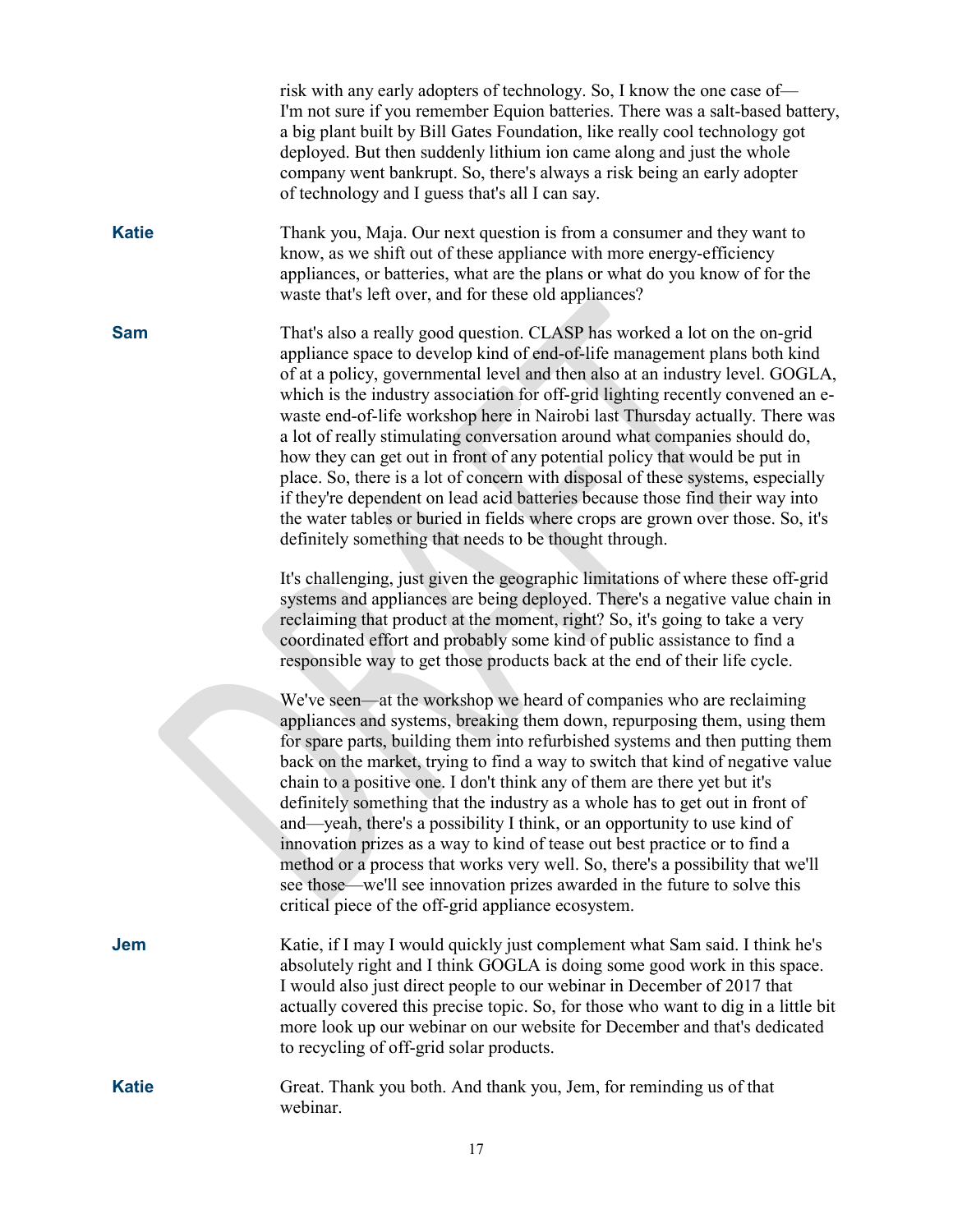|              | Our next question for Sam and Maja is to the best of your knowledge is there<br>anything that is equivalent to these domestic appliances in the power tools or<br>low-energy commercial freezers and packaging machinery area?                                                                                                                                                                                                                                                                                                                                                                                                                                                                                                                                                                                                                                                                                                                                                                                                                                                                                                                                                                                                                                                                                                  |
|--------------|---------------------------------------------------------------------------------------------------------------------------------------------------------------------------------------------------------------------------------------------------------------------------------------------------------------------------------------------------------------------------------------------------------------------------------------------------------------------------------------------------------------------------------------------------------------------------------------------------------------------------------------------------------------------------------------------------------------------------------------------------------------------------------------------------------------------------------------------------------------------------------------------------------------------------------------------------------------------------------------------------------------------------------------------------------------------------------------------------------------------------------------------------------------------------------------------------------------------------------------------------------------------------------------------------------------------------------|
| <b>Sam</b>   | There's very little. Maja, you might know of more appliances in that category.<br>I know that Moby Souls deployed a welder who worked with their largest<br>350-watt system. There are several solar water pump companies that are very<br>early stages of development but are available on the market. There are a<br>handful of solar-powered milling machines that are commercially available<br>but also those companies are very small and just really getting off the ground.<br>There are several freezers that have been developed but there's a lot of room<br>for improvement in freezing and ice production and we plan to run another<br>round of the Global LEAP award for refrigeration and we're hoping that one<br>Fosera will enter their newly-developed TV but along with a lot of other<br>companies—they've seen a lot more people kind of take stock of the<br>opportunities for freezing, ice-making, refrigeration, on a commercial basis<br>in an off-grid setting. So that's all that I'm aware of. It's very limited, I guess,<br>to sum up. It's definitely—I would say it's the focus of a lot of donor and<br>government efforts to focus on developing the market for productive use of<br>off-grid appliances and machinery. It's really seen as the key to moving the<br>whole sector forward. |
| <b>Katie</b> | Thank you, Sam. Thank you all for the informative question and answer<br>session. Now I'd just like to provide each of you with an opportunity for any<br>additional or closing remarks that you've like to make before we close the<br>webinar. Jem, why don't you start?                                                                                                                                                                                                                                                                                                                                                                                                                                                                                                                                                                                                                                                                                                                                                                                                                                                                                                                                                                                                                                                      |
| Jem          | I just want to thank, again, Sam and Maja for spending the time with us today<br>to talk about this issue, obviously something that we are quite interested in<br>and we'll continue working with on—for those of you who may not know<br>this, we're working with CLASP over the years on a survey that they conduct<br>on off-grid appliances and hope to continue to do that moving forward. But<br>again, just a big thank you to Sam and Maja and to everybody for<br>participating today.                                                                                                                                                                                                                                                                                                                                                                                                                                                                                                                                                                                                                                                                                                                                                                                                                                 |
| <b>Katie</b> | Thank you so much, Jem. Sam, would you like to provide any closing<br>remarks for today's webinar?                                                                                                                                                                                                                                                                                                                                                                                                                                                                                                                                                                                                                                                                                                                                                                                                                                                                                                                                                                                                                                                                                                                                                                                                                              |
| <b>Sam</b>   | Oh gosh. I feel like I've probably talked too much. I guess I would just—I<br>guess just lead with energy efficiency is often an overlooked tool to increase<br>energy access. I think it deserves a lot more attention and focus from<br>manufacturers, donors, NGOs. There's a lot of low-hanging fruit there that<br>implications for both the on-grid appliance sector and the off-grid<br>has<br>appliance sectors. So, I think hopefully we'll continue to see improvements<br>made so that more people can watch TV and cool off with a fan and have a<br>cold drink in the heat of the day.                                                                                                                                                                                                                                                                                                                                                                                                                                                                                                                                                                                                                                                                                                                             |
| <b>Katie</b> | Great. Thank you so much, Sam. Maja, would you like to close us out for<br>the day?                                                                                                                                                                                                                                                                                                                                                                                                                                                                                                                                                                                                                                                                                                                                                                                                                                                                                                                                                                                                                                                                                                                                                                                                                                             |